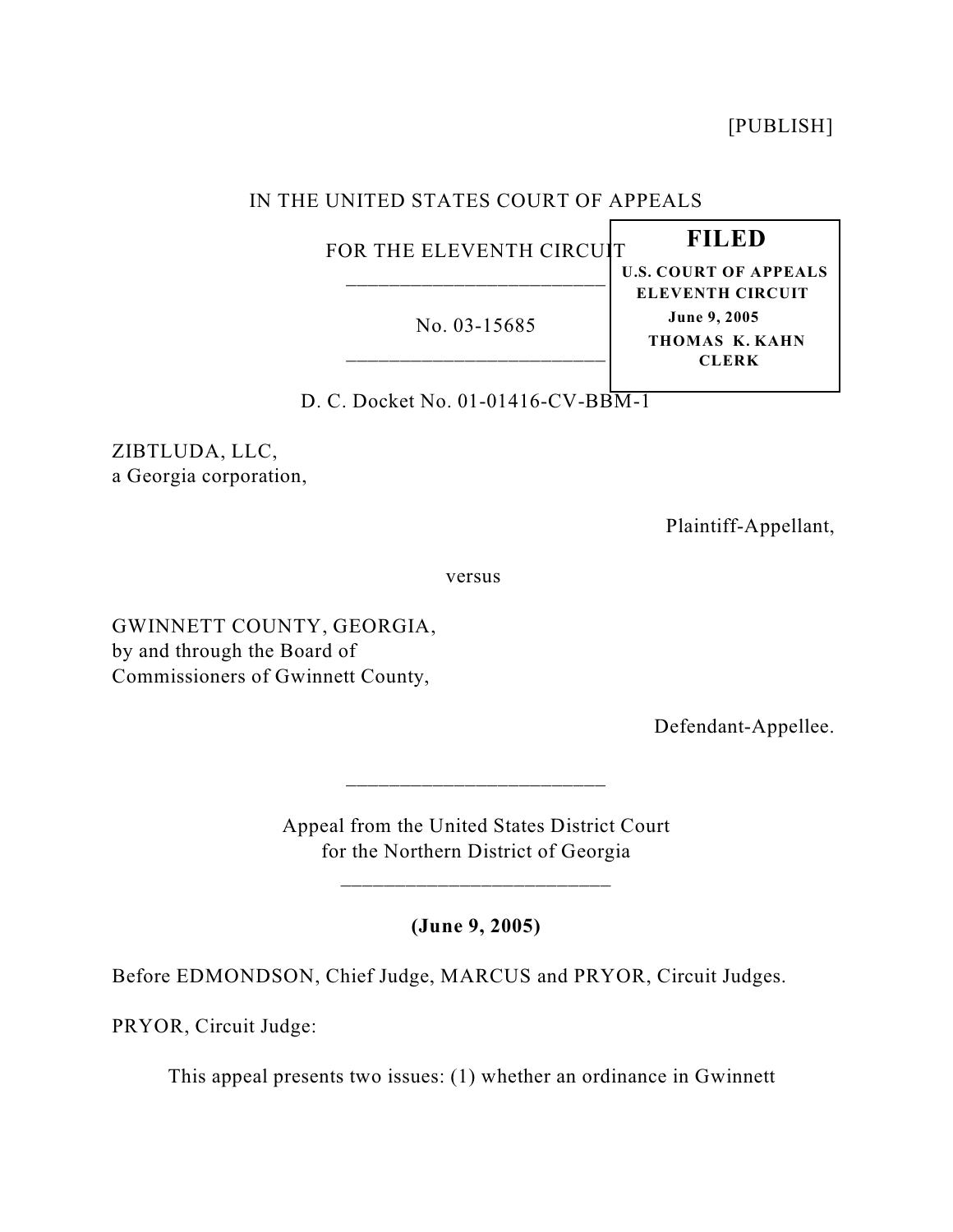County, Georgia, provides an applicant who has been denied a license to operate an adult entertainment business a prompt judicial decision, as the First and Fourteenth Amendments require; and (2) whether the district court properly determined that the ordinance was adopted to combat the secondary effects of adult entertainment businesses, which required the court to apply intermediate scrutiny. Because Georgia law provides adequate assurance that an aggrieved applicant can obtain a prompt judicial decision and the record shows that the County adopted the ordinance to combat the secondary effects of adult entertainment businesses, we conclude that this facial challenge to the ordinance fails. We affirm the district court.

## **I. BACKGROUND**

Zibtluda, whose counsel explained at oral argument that the name of his client is "adult biz" spelled backwards, operates adult entertainment businesses in metropolitan Atlanta under the name "The Love Shack." Zibtluda developed a business plan to sell in several locations in Gwinnett County books, magazines, and movies that depict sexual content. The special occupational tax and zoning ordinance for adult entertainment businesses adopted in 1998 by Gwinnett County presented obstacles to that plan, however.

In June 2001, Zibtluda sued Gwinnett County in the Northern District of

2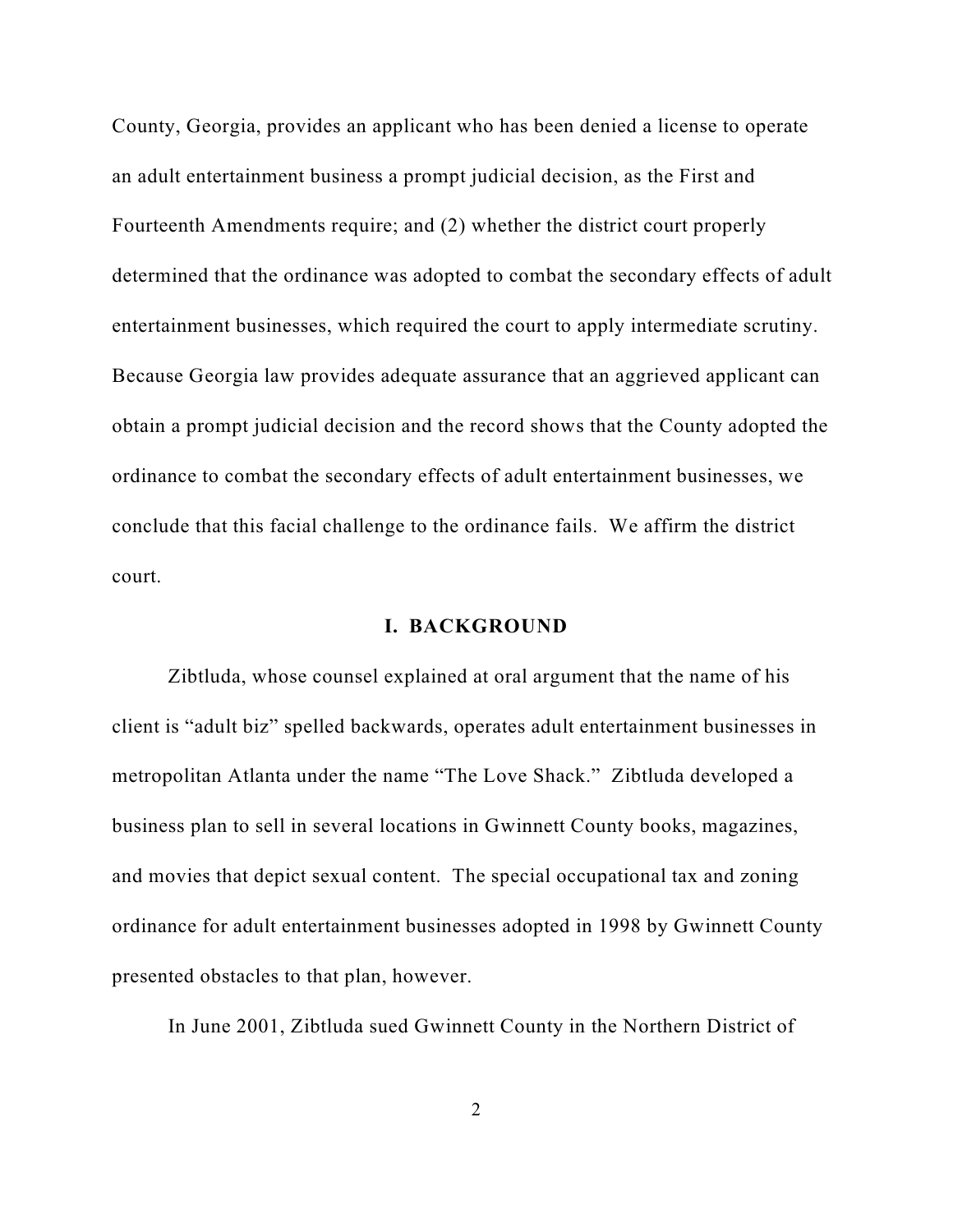Georgia and moved for an injunction to prevent the continued enforcement of the 1998 ordinance, which governed the issuance of licenses for which Zibtluda had applied. The district court concluded that Zibtluda established a likelihood of success on the merits of its arguments that the 1998 ordinance was vague, overbroad, and an unconstitutional prior restraint. On Friday, July 13, 2001, the court entered a preliminary injunction against the County.

On Monday, July 16, 2001, Zibtluda representative John Cornetta applied for and obtained a new occupational tax certificate for an existing Love Shack location. The next day, July 17, 2001, John Fry, another representative of Zibtluda, tried to obtain four occupational tax certificates, two for existing businesses and two for new Love Shack locations. County officials asked Fry to present verification that the businesses for which he sought the certificates were in the appropriate zoning sections, under the 1985 Zoning Resolution of Gwinnett County, which restricts adult entertainment businesses to zoning districts C-2 (General Business) and C-3 (Highway Business). When he went to the zoning department, Fry was told that he needed to submit an application in writing to obtain the verification.

Later that day, the County adopted a new ordinance to replace the enjoined 1998 ordinance. When the four new occupational tax applications of Zibtluda

3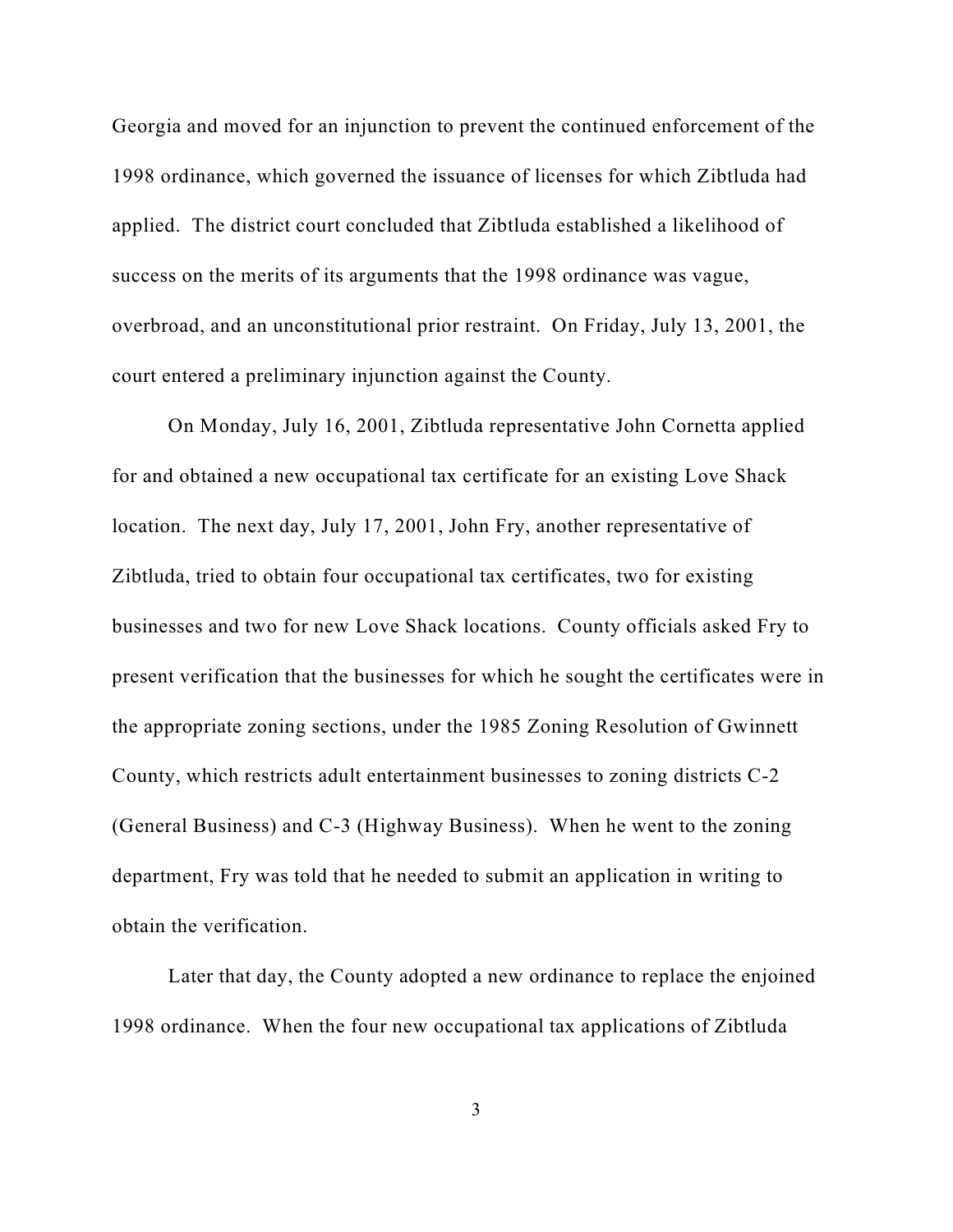arrived by mail, they did not meet the requirements of the July Ordinance, which now governed those applications. Because the enactment of the July Ordinance, at least arguably, did not conform with state-law procedural requirements, the County adopted a substantially similar ordinance on August 7, 2001. Each ordinance amended two portions of the Gwinnett County statutes, but the parties agreed, in the district court, that those ordinances could be evaluated as a single legislative act. We refer to the ordinances passed in July and August 2001 collectively as the 2001 Ordinance.

The 2001 Ordinance regulates comprehensively the operation of adult entertainment businesses in Gwinnett County. Establishments governed by the 2001 Ordinance include those where persons perform either fully or partially nude; where more than ten feet of floor space or five percent of net sales are derived from the sale of adult magazines, books, or movies; and adult movie theaters, minitheaters, video stores, arcades, hotels, and motels. 2001 Ordinance § 86-71. The 2001 Ordinance, in other words, regulates commercial entertainment akin to the "Huggin' and a kissin', dancin' and a lovin', wearin' next to nothing" that the B-52s famously described as occurring in a "funky old shack." The B-52s, Love Shack, on Cosmic Thing (Reprise Records 1989).

Section 86-70 states the several findings of the board of commissioners of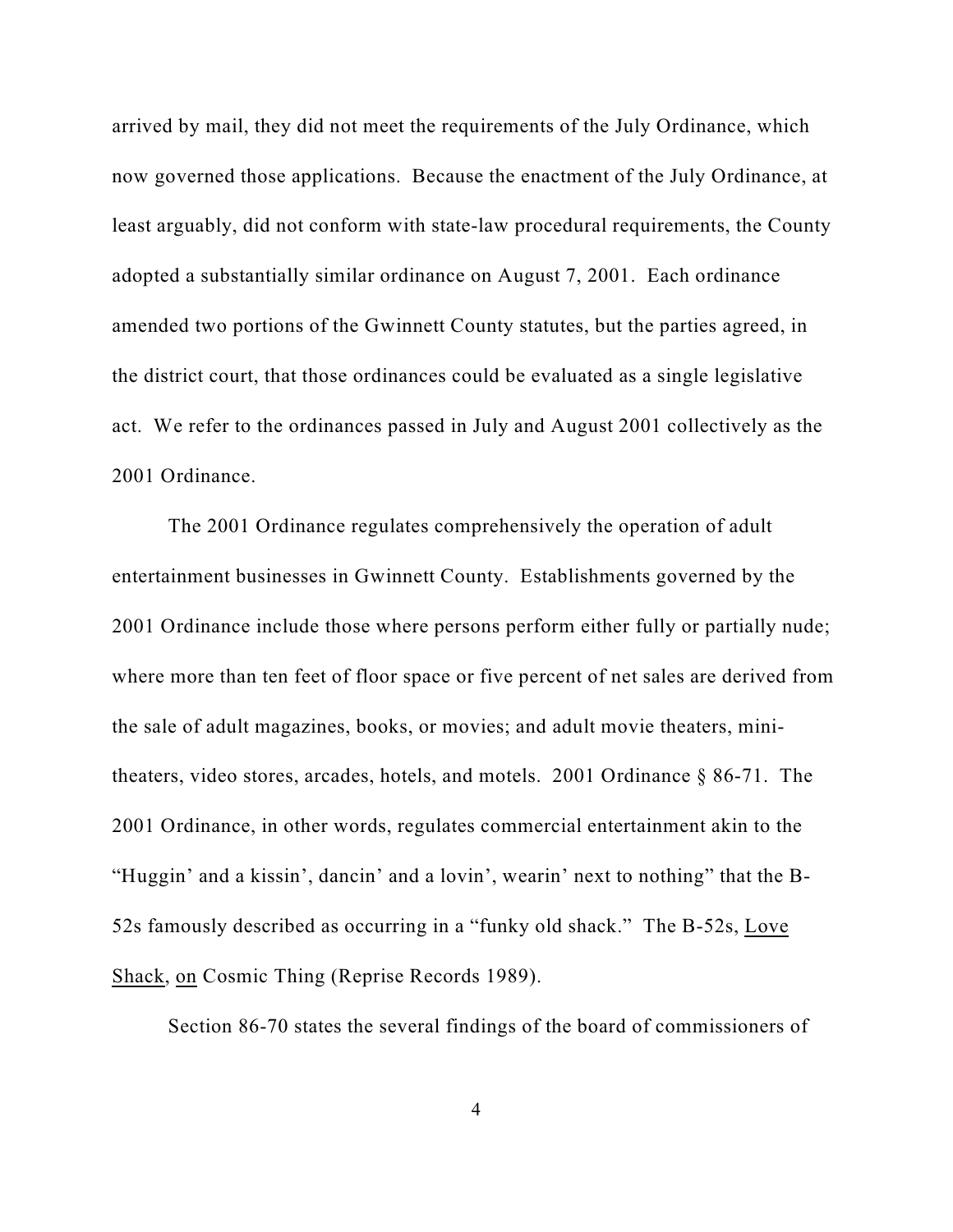the County that "'adult entertainment' . . . begets criminal behavior and tends to create undesirable community conditions." 2001 Ordinance § 86-70. That section refers to "the experiences of other counties and municipalities, including, but not limited to, Austin, Texas and Garden Grove, California." Id. Section 86-70 also states that the 2001 Ordinance is "based on the documentary evidence and oral testimony presented by a law enforcement professional and an expert in economic development, both of whom are familiar with conditions resulting in other localities, at the board of commissioners' hearing on July 17, 2001." Id.

The 2001 Ordinance provides that the County licensing and revenue manager "shall" grant a license to any applicant who satisfies nine objective criteria: (1) payment of the application fee; (2) no material misrepresentations in the application; (3) the applicant, owners, and operators of the proposed business have not been convicted of certain sexual-related crimes within five years of the application date; (4) the applicant has not had an adult entertainment business license revoked in the past five years, (5) the facility for the business conforms with all public health, zoning, and safety laws; (6) the applicant is at least 18 years old; (7) the proposed business will have at least one operator on site during business hours; (8) the facility meets the requirements for minimum distance from residences, churches, schools, public parks, and businesses with liquor licenses;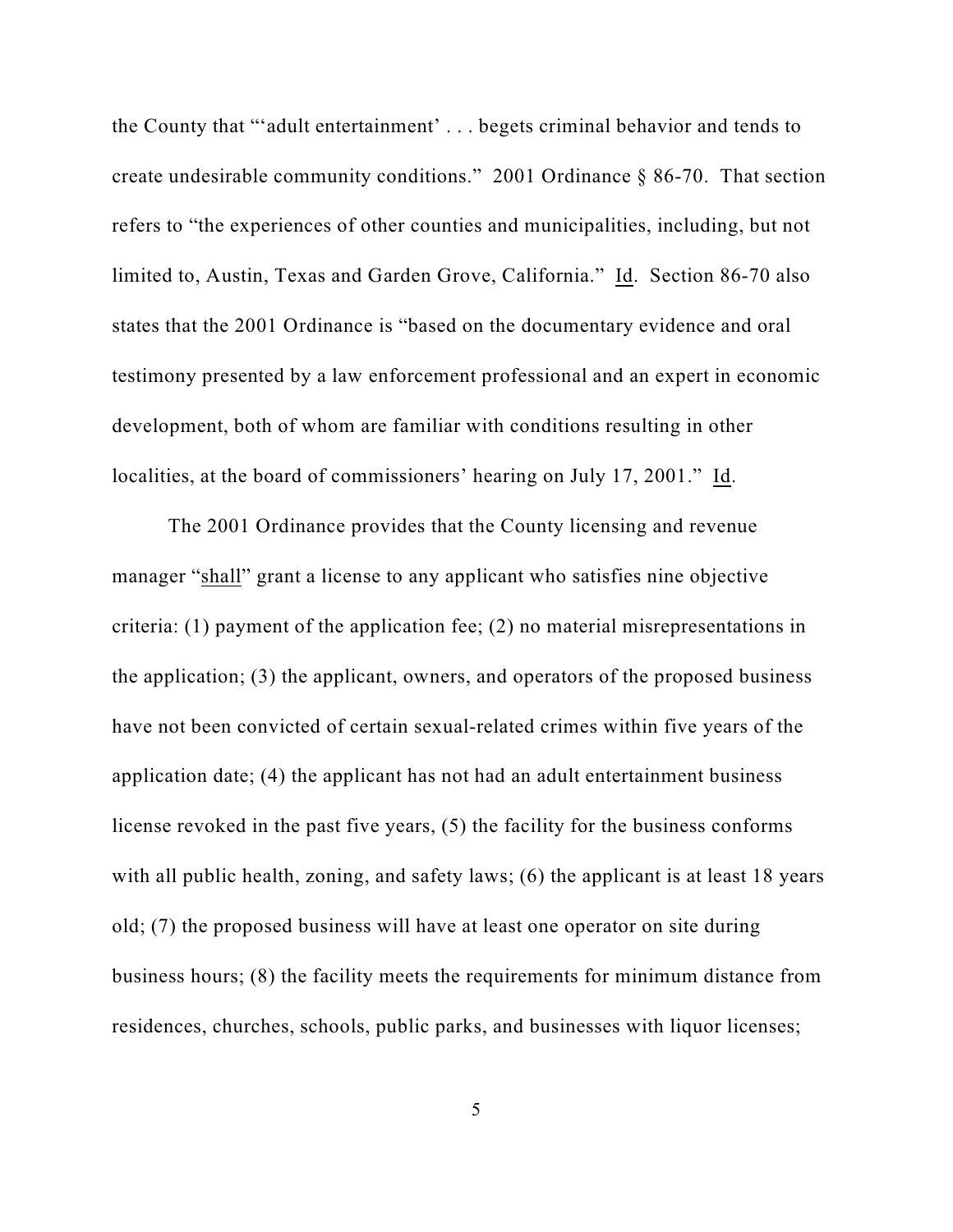and (9) the grant of the license will not run afoul of any law. Id. § 86-74. If the licensing and revenue manager fails either to approve or deny the application within 30 days, then "the license application shall be deemed approved, and expressive conduct may begin immediately notwithstanding the fact that no license has been issued." Id.  $\S$  86-80(b).

The 2001 Ordinance also contemplates the availability of judicial review for a denial of a license. The 2001 Ordinance states that an unsuccessful applicant can seek review by mandamus, certiorari, or appeal in a superior court in Georgia:

Any person aggrieved by any decision of the county, its officials, employees or agents pursuant to this article, may seek review of such decision by filing an appropriate pleading in the superior court of the county or any other court of competent jurisdiction including, but not limited to, a mandamus petition pursuant to O.C.G.A. §§ 9-6-20 [to] 9-6-28. Any person aggrieved by any decision of the county, its officials, employees, or agents pursuant to this article may also seek review of such decision by filing a petition for writ of certiorari or an appeal to the superior court pursuant to the provisions of Section 1609 of the 1985 Zoning Resolution of Gwinnett County.

## Id.

On August 19, 2002, Zibtluda amended its complaint against Gwinnett County to challenge the 2001 Ordinance enacted a year earlier. The County answered the amended complaint and moved for summary judgment. The district court granted summary judgment for the County. The district court relied on our decision in Boss Capital, Inc. v. City of Casselberry, 187 F.3d 1251, 1256-57 (11th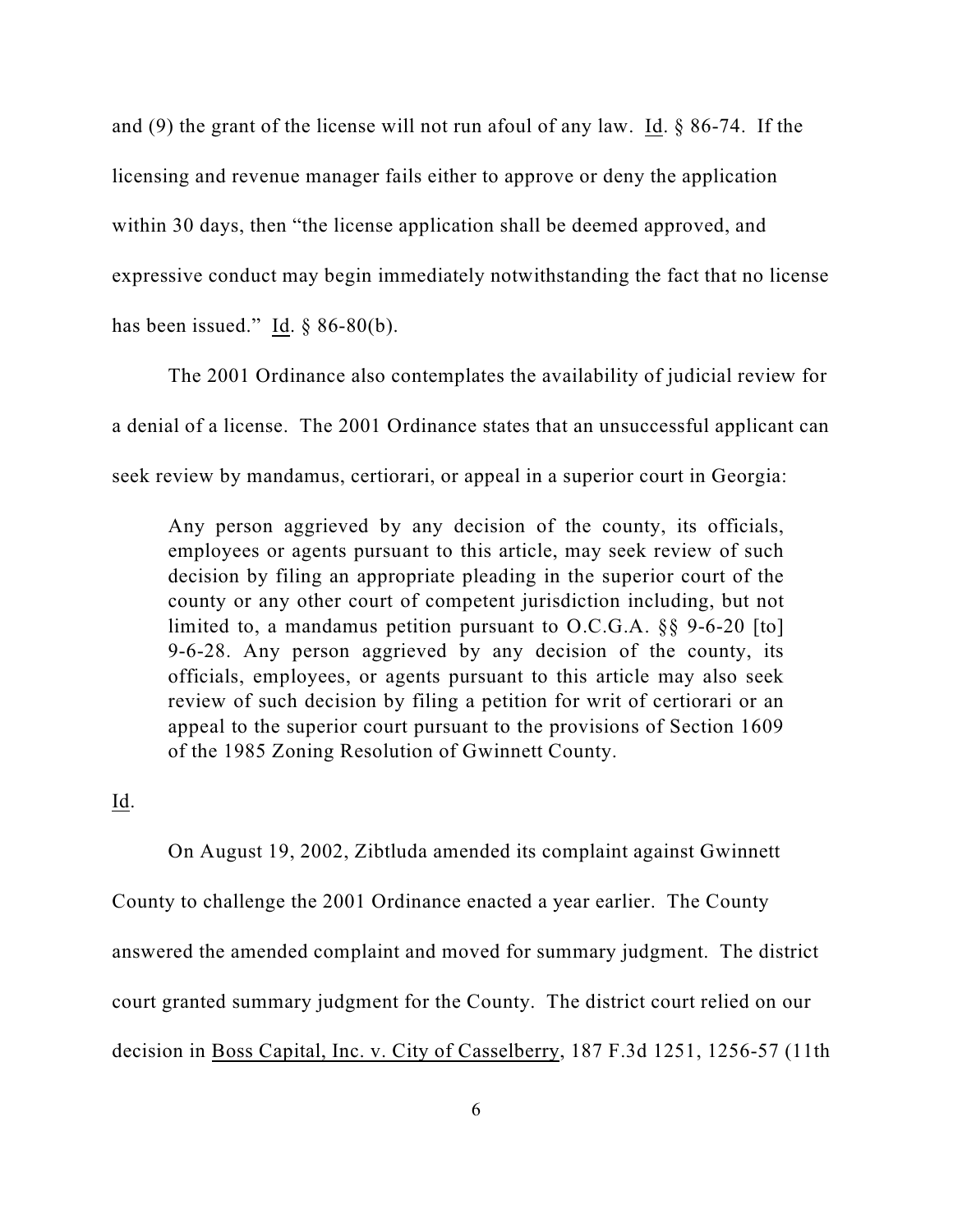Cir. 1999), and concluded that the 2001 Ordinance was not a prior restraint on expression because it guaranteed "prompt access to judicial review," which was "sufficient for adult entertainment licensing ordinances" to satisfy the requirements set forth by the Supreme Court. This appeal followed.

#### **II. STANDARD OF REVIEW**

We review a summary judgment de novo. Damon v. Fleming Supermarkets of Fla., Inc., 196 F.3d 1354, 1357 (11th Cir. 1999). Summary judgment is appropriate when "there is no genuine issue as to any material fact and . . . the moving party is entitled to a judgment as a matter of law." Fed. R. Civ. P. 56(c); see Celotex Corp. v. Catrett, 477 U.S. 317, 322, 106 S. Ct. 2548, 2552 (1986). In examining the record, we view the evidence in the light most favorable to the non-moving party. Damon, 196 F.3d at 1358.

#### **III. DISCUSSION**

Zibtluda makes two arguments. Zibtluda first contends that the district court erred because Georgia law does not assure a prompt judicial decision for an applicant who seeks judicial review of a denial of a license to operate an adult entertainment business. Zibtluda argues alternatively that the district court erred when it did not subject the 2001 Ordinance to strict scrutiny because the adoption of that ordinance was content-based. We address each argument in turn.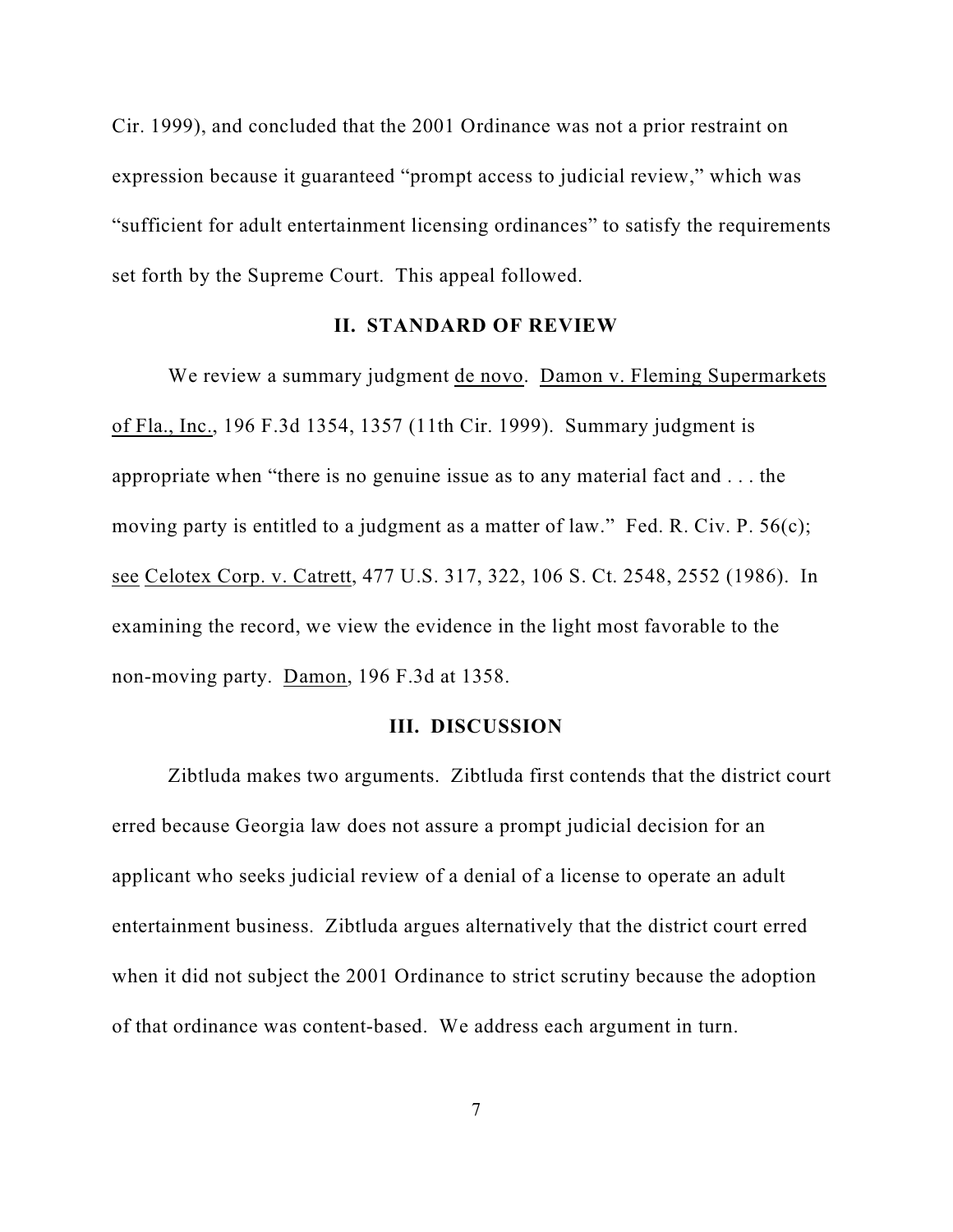# *A. The Challenged Ordinance Provides the Prompt Judicial Decision Required by Littleton.*

We begin by acknowledging that, in City of Littleton v. Z.J. Gifts D-4, L.L.C., 541 U.S. 774, 124 S. Ct. 2219 (2004), the Supreme Court resolved a split among the circuits regarding the evaluation of the first issue presented in this appeal, and based on Littleton, our decision in Boss Capital is no longer good law. Although the district court relied on Boss Capital, we still may affirm on any ground supported by the record. Higdon v. Jackson, 393 F.3d 1211, 1218 (11th Cir. 2004). We must evaluate this appeal based on the standard elucidated by the Supreme Court last year in Littleton.

In Littleton, the Supreme Court concluded that the First Amendment is satisfied when an applicant is denied a license to operate an adult entertainment business, under an ordinance with objective criteria, so long as ordinary rules of court afford the aggrieved applicant a prompt judicial decision:

. . . the First Amendment . . . does not require [local governments] to impose 2- or 3-day time limits [on the commencement of judicial review when adult entertainment businesses are concerned]; the First Amendment does not require special "adult business" judicial review rules; and the First Amendment does not insist that [local governments] write detailed judicial review rules into the ordinance itself. In sum, . . . ordinary "judicial review" rules offer adequate assurance, not only that access to the courts can be promptly obtained, but also that a judicial decision will be promptly forthcoming.

Littleton, 541 U.S. at , 124 S. Ct. at 2224. In contrast, Boss Capital concluded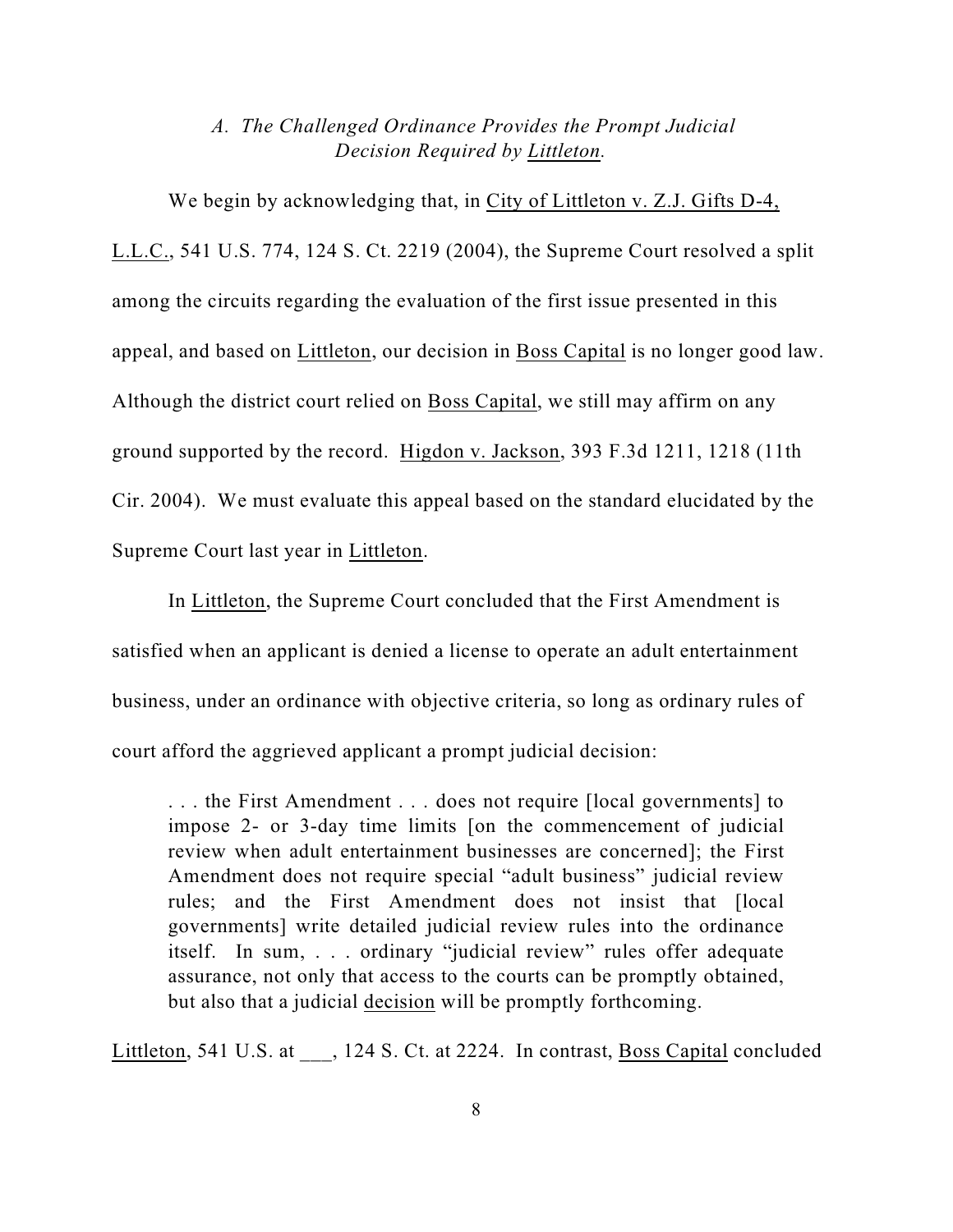that the First Amendment required only access to prompt judicial review, not a prompt decision. Our task then is to determine whether the ordinary rules of judicial review in Georgia ensure that an applicant who files suit after he has been denied a license to operate an adult entertainment business in Gwinnett County will receive a prompt judicial decision.

Gwinnett County argues that, as in Littleton, four factors "taken together" ensure that a prompt judicial decision can be obtained to prevent prior restraints on protected expression in the judicial review of a denial of a license under the 2001 Ordinance. See Littleton, 541 U.S. at , 124 S. Ct. at 2226. We agree. As Judge O'Scannlain explained for the Ninth Circuit, the Supreme Court, in Littleton, effectively "established a presumption that state courts function quickly enough, and with enough solicitude for the First Amendment rights of license applicants, to avoid the unconstitutional suppression of speech that arises from undue delay in judicial review" when an ordinance is challenged facially. Dream Palace v. County of Maricopa, 384 F.3d 990, 1003 & n.8 (9th Cir. 2004). As we review each of the four factors identified by the Supreme Court in Littleton, we are persuaded that the ordinary rules of court in Georgia, like those in Colorado, assure a prompt decision for an applicant who seeks judicial review of a denial of a license.

The first factor is that "ordinary court procedural rules and practices ...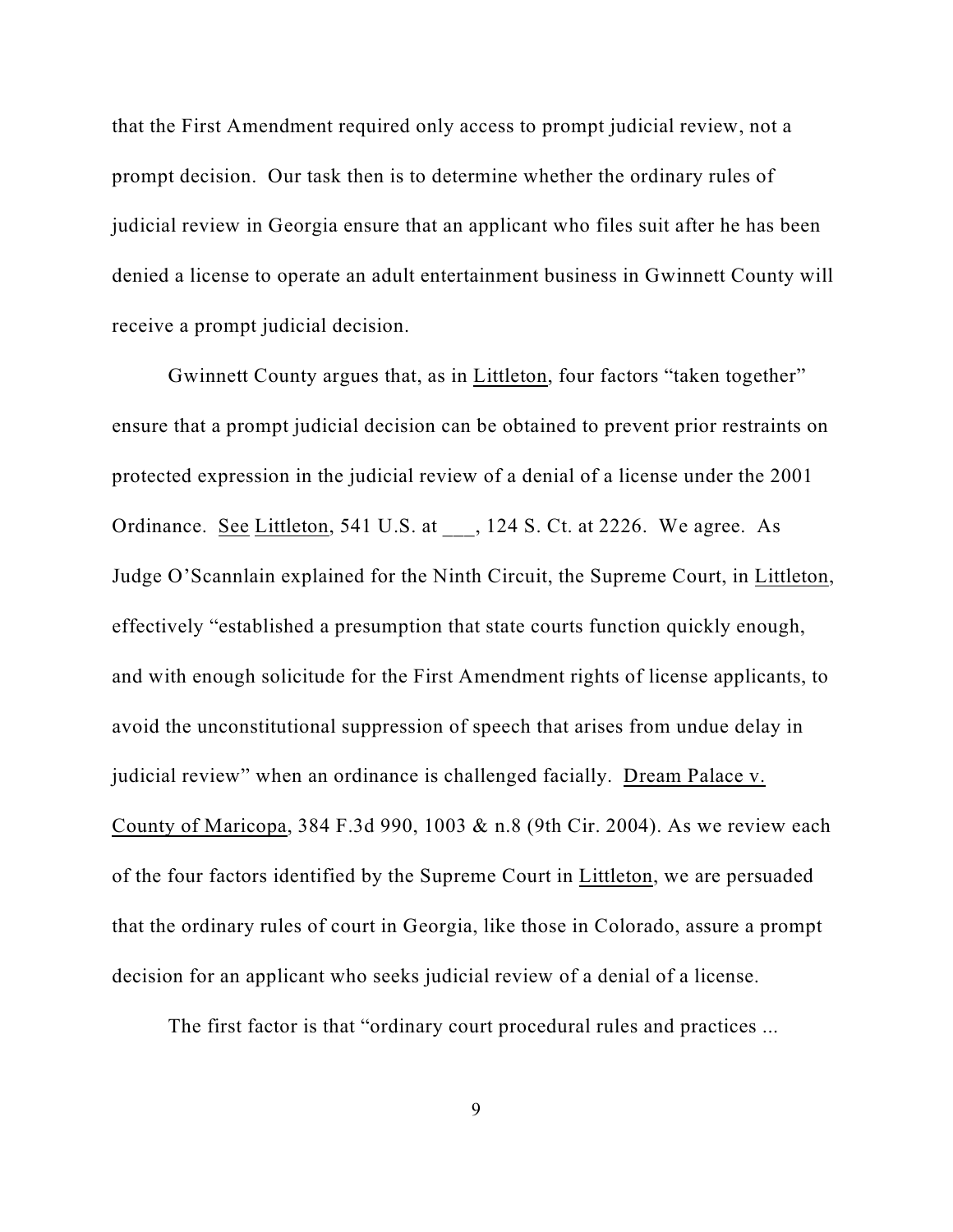provide reviewing courts with judicial tools sufficient to avoid delay-related First Amendment harm." Littleton, 541 U.S. at \_\_\_, 124 S. Ct. at 2224-25. In Littleton, the Supreme Court concluded that Colorado provided one of these judicial tools through the availability of accelerated proceedings in Colorado trial courts, under Colorado Rule of Civil Procedure  $106(a)(4)(VIII)$ . Id. at  $\qquad$ , 124 S. Ct. at 2225. The Court also determined that "higher courts may quickly review adverse lower court decisions" in Colorado and cited a decision of the Supreme Court of Colorado that granted expedited review, under Colorado Appellate Rule 50. Id., 124 S. Ct. at 2225 (citing Goebel v. Colorado Dep't of Insts., 764 P.2d 785, 792 (Colo. 1988)).

Georgia law likewise provides "judicial tools sufficient to avoid delay-related First Amendment harm." Littleton, 541 U.S. at \_\_\_, 124 S. Ct. at 2224-25. The 2001 Ordinance states that "[a]ny person aggrieved by any decision ... pursuant to this article[] may seek review of such decision by filing an appropriate pleading in the superior court of the county or any other court of competent jurisdiction . . . ." 2001 Ordinance § 86-80. The superior courts are the trial courts of general jurisdiction in Georgia. Ga. Const. Art. 6, § 4, ¶ I; O.C.G.A.  $\S 15-6-8(1)$  & (6). The 2001 Ordinance also states that an applicant denied a license can seek review, under state law, by writ of mandamus, writ of certiorari, or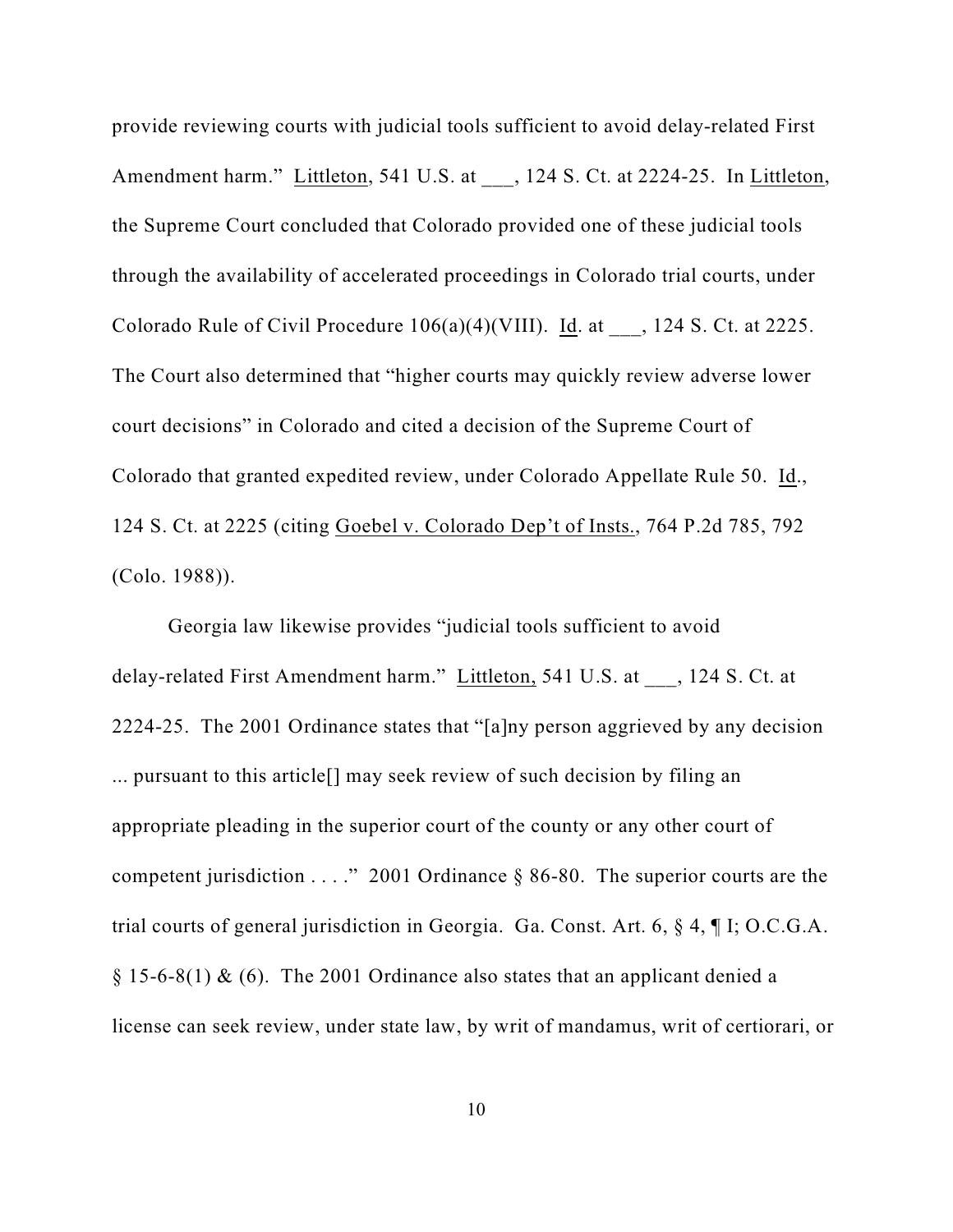appeal. 2001 Ordinance § 86-80.

At oral argument, counsel for Zibtluda complained that the process for obtaining a writ of certiorari was a trap for the unwary with no assurance of a prompt decision, but he failed to explain why the other remedies enumerated in the 2001 Ordinance would not provide a prompt decision for an aggrieved applicant for a license. As we read the 2001 Ordinance, it does not create or limit the processes for judicial review, because that is the province of the Georgia Legislature, not Gwinnett County. In the absence of evidence or credible argument that the judicial remedies enumerated in section 86-80 are illusory, we presume that at least one of those remedies would enable an aggrieved applicant to obtain a prompt judicial decision. See Dream Palace, 384 F.3d at 1003 n.8.

Georgia also provides for expedited decisions when appropriate. At the trial level, both expedited discovery and rulings are available in the superior court. See O.C.G.A. §§ 9-11-30(a), 9-11-34(b)(2); Ga. Unif. Super. Ct. R. 6.7. The Georgia courts also routinely grant expedited appeals. See, e.g., Perdue v. Palmour, 600 S.E.2d 370, 371 (Ga. 2004); Miller v. Med. Ass'n of Ga., 423 S.E.2d 664, 665 (Ga. 1992); Napper v. Ga. Television Co., 356 S.E.2d 640, 642 (Ga. 1987). These tools evidence an assurance that the judiciary of Georgia would provide a prompt decision for an aggrieved applicant for a license, under the 2001 Ordinance.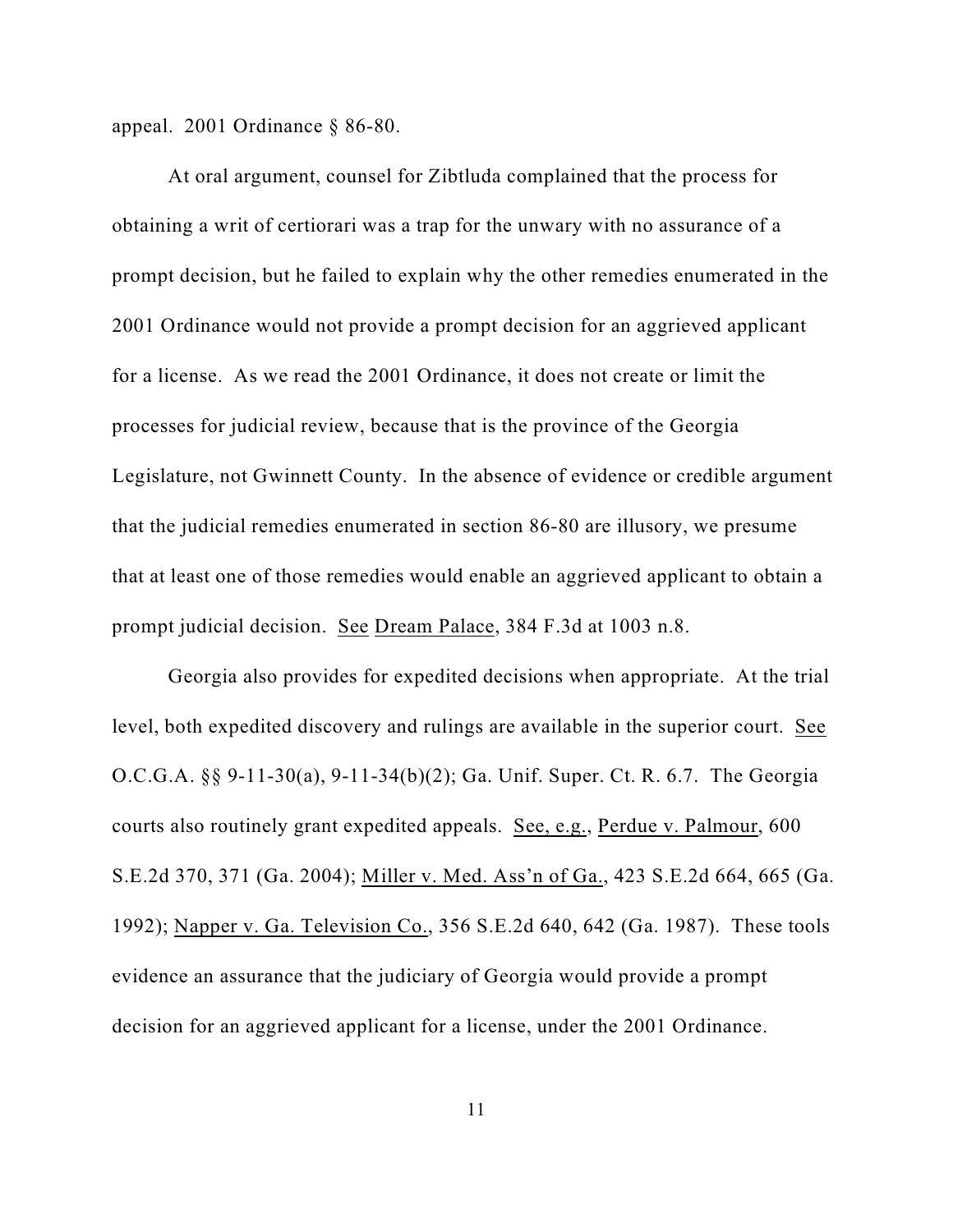The second factor involves "the willingness of [state] judges to exercise powers wisely so as to avoid serious threats of delay-induced First Amendment harm." Littleton, 541 U.S. at  $\,$ , 124 S. Ct. at 2225. The Supreme Court explained in Littleton that there was "no evidence before [it] of any special Colorado courtrelated problem," and the Court "presume[d] that [the Colorado] courts are aware of the constitutional need to avoid 'undue delay' . . . ." Id. at \_\_, 124 S. Ct. at 2225. The Court added, "And were there some such problems, federal remedies would provide an additional safety valve." Id. (citing 42 U.S.C. § 1983).

We likewise have no reason to doubt that Georgia judges would exercise their authority to avoid serious threats of harm to First Amendment rights. As in Littleton, there is no evidence in this record of any special problem of undue delay in the courts of Georgia, and we presume that those courts would respect the precedents of the Supreme Court. At oral argument, counsel for Zibtluda also conceded that federal remedies, including 42 U.S.C. section 1983, would be available as a safety valve. See also Flournoy v. Akridge, 400 S.E.2d 649 (Ga. App. 1990); Forney v. Purvis, 378 S.E.2d 470 (Ga. App. 1989).

The third factor is that "the ordinance at issue . . . does not seek to censor material. And its licensing scheme applies reasonably objective, nondiscriminatory criteria unrelated to the content of the expressive materials that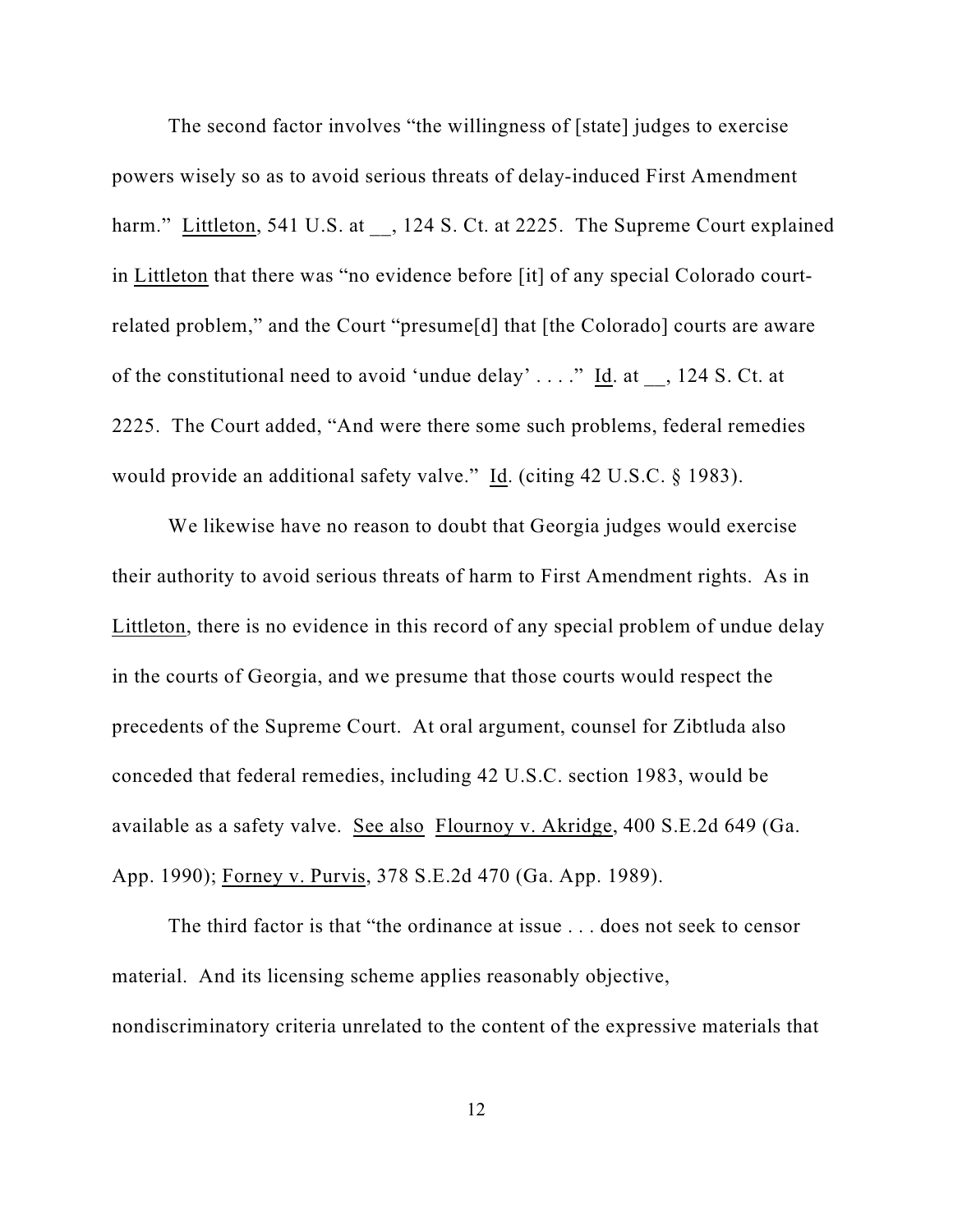an adult business may sell or display." Littleton, 541 U.S. at , 124 S. Ct. at 2225. The objective criteria of the licensing scheme, in Littleton, were "simple enough to apply and their application simple enough to review that their use [wa]s unlikely in practice to suppress totally the presence of any specific item of adult material in the Littleton community." Id., 124 S. Ct. at 2225. "And the simple objective nature of the licensing criteria means that in the ordinary case, judicial review, too, should prove simple, hence expeditious." Id., 124 S. Ct. at 2226.

The 2001 Ordinance, like the licensing ordinance in Littleton, has objective criteria and a 30-day deadline that restrict the ability of County officials to deny licenses for adult entertainment businesses. The criteria of the 2001 Ordinance are strikingly similar to those that the Court approved in Littleton. Compare 2001 Ordinance § 86-74(d), with 541 U.S. at  $\qquad$ , 124 S. Ct. at 2225. Those objective criteria also are both simple for the County official to apply and simple for a court to review in an expeditious judicial proceeding. Littleton, 541 U.S. at  $\qquad$ , 124 S. Ct. at 2225-26.

The fourth and final factor is that it is sufficient for state, not local, law to provide the rules for judicial review. "[N]othing in [the earlier precedents of the Court] requires a city or a State to place judicial review safeguards all in the city ordinance that sets forth a licensing scheme."  $\underline{Id}$ . at  $\qquad$ , 124 S. Ct. at 2226. The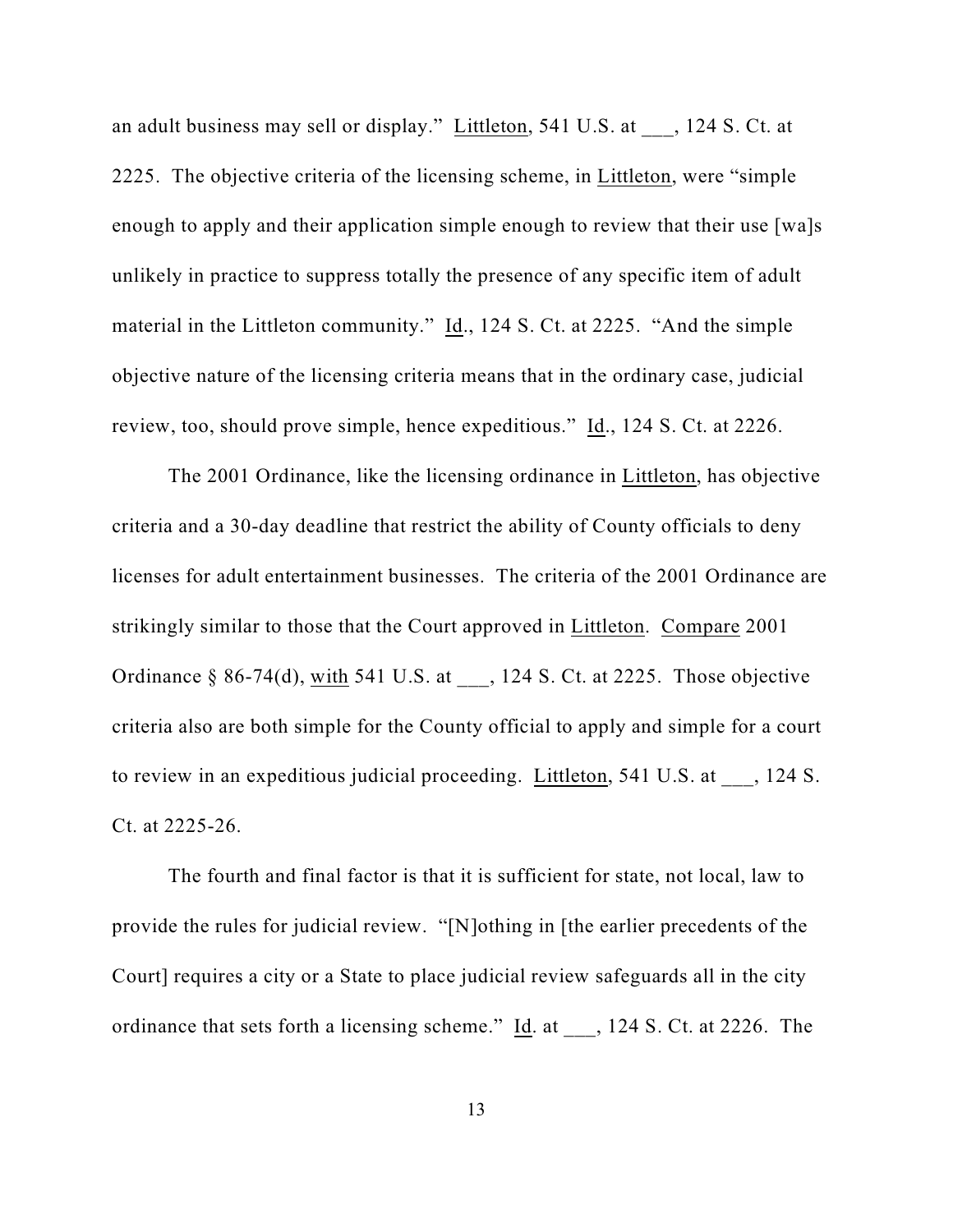Court was unsurprised that "cities and towns lack the state-law legal authority to impose deadlines on state courts." Id., 124 S. Ct. at 2226.

At oral argument, both parties represented to this Court that the rules for judicial review of a decision under the 2001 Ordinance are provided by state law, not a local ordinance, as was true in Littleton. Although the 2001 Ordinance lists three possible methods of judicial review, the 2001 Ordinance cannot bind the state courts, and the County cannot set deadlines for the independent judiciary of Georgia. As in Littleton, that circumstance is unsurprising.

These fours factors, taken together, provide adequate assurance of a prompt judicial decision. That assurance means that the facial challenge of Zibtluda on this ground fails. We now turn to the alternative argument of Zibtluda.

# *B. The District Court Correctly Applied Intermediate Scrutiny to the 2001 Ordinance.*

Zibtluda contends that the district court erred when it applied intermediate scrutiny, under the "secondary effects" doctrine, rather than strict scrutiny, to the 2001 Ordinance. See generally Ranch House, Inc. v. Amerson, 238 F.3d 1273 (11th Cir. 2001). Zibtluda contends that the 2001 Ordinance was enacted to suppress protected speech and is subject to strict scrutiny. Gwinnett County responds that the 2001 Ordinance was adopted to combat the secondary effects of adult entertainment businesses and is properly reviewed under intermediate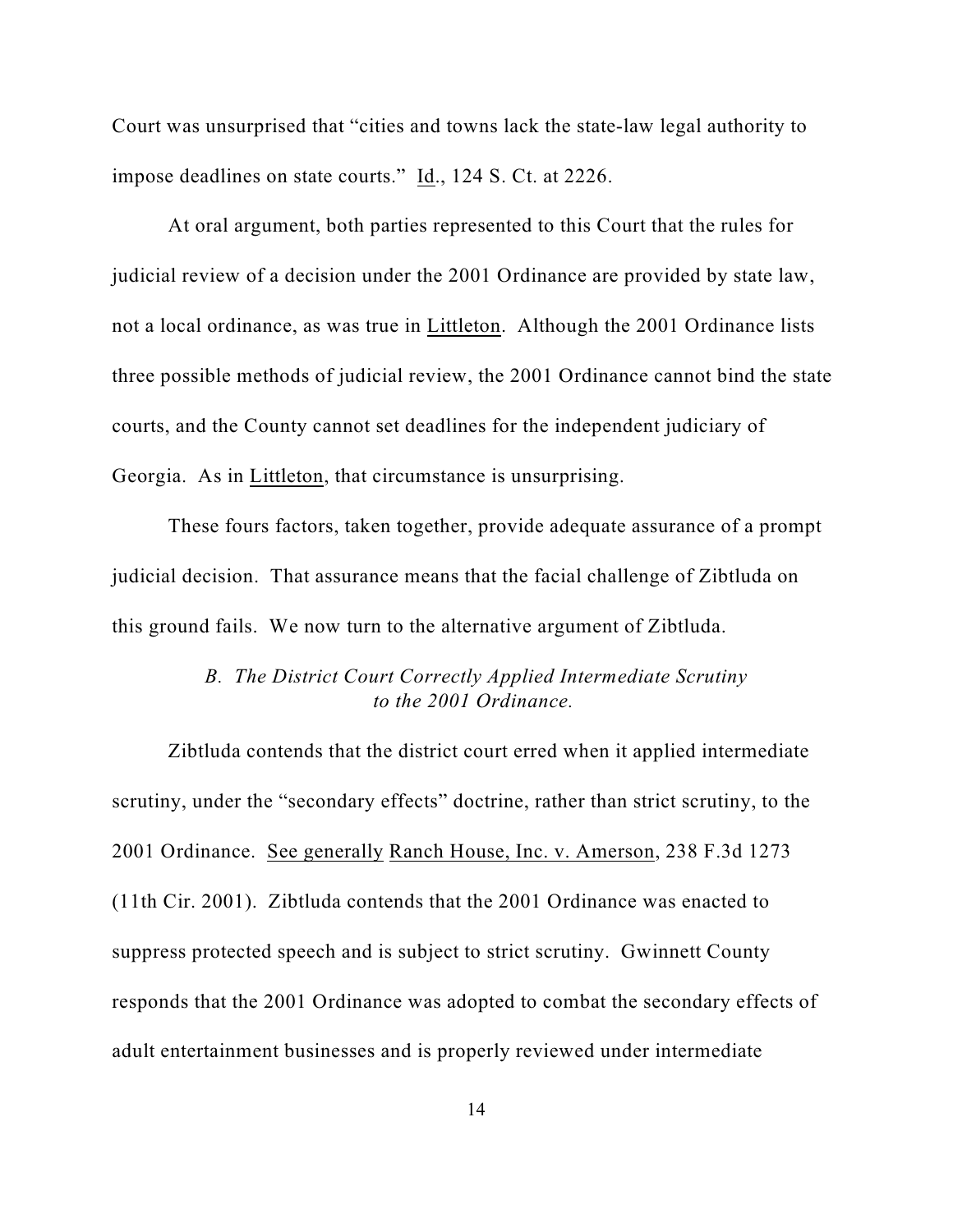scrutiny. After careful review of the record, we agree with the County.

The Supreme Court has made clear that when the purpose of an adult entertainment ordinance is to ameliorate the secondary effects of adult businesses, intermediate scrutiny applies. In City of Renton v. Playtime Theaters, Inc., the Supreme Court upheld a zoning ordinance that prohibited adult movie theaters from locating within 1000 feet of a residential area, a school, a church, or a park. 475 U.S. 41, 106 S. Ct. 925 (1986). The Court stated that "zoning ordinances designed to combat the undesirable secondary effects of such businesses are to be reviewed under the standards applicable to 'content-neutral' time, place, and manner regulations." Id. at 49, 106 S. Ct. at 929-30. (citing Young v. Am. Mini Theatres, 427 U.S. 50, 96 S. Ct. 2440 (1976)). Accordingly, the Court found the proper inquiry to be whether "the ordinance is designed to serve a substantial governmental purpose and allows for reasonable alternative avenues of communication." Renton, 475 U.S. at 50, 106 S. Ct. at 930.

We have explained that, although these ordinances are not strictly contentneutral, they are simply treated as such. Fly Fish, Inc. v. City of Cocoa Beach, 337 F.3d 1301, 1306 (11th Cir. 2003). "These regulations define the regulated conduct by its expressive content, and, to this extent, they are 'content-based.' Their purpose, however, is not to ban the expressive conduct, but merely to establish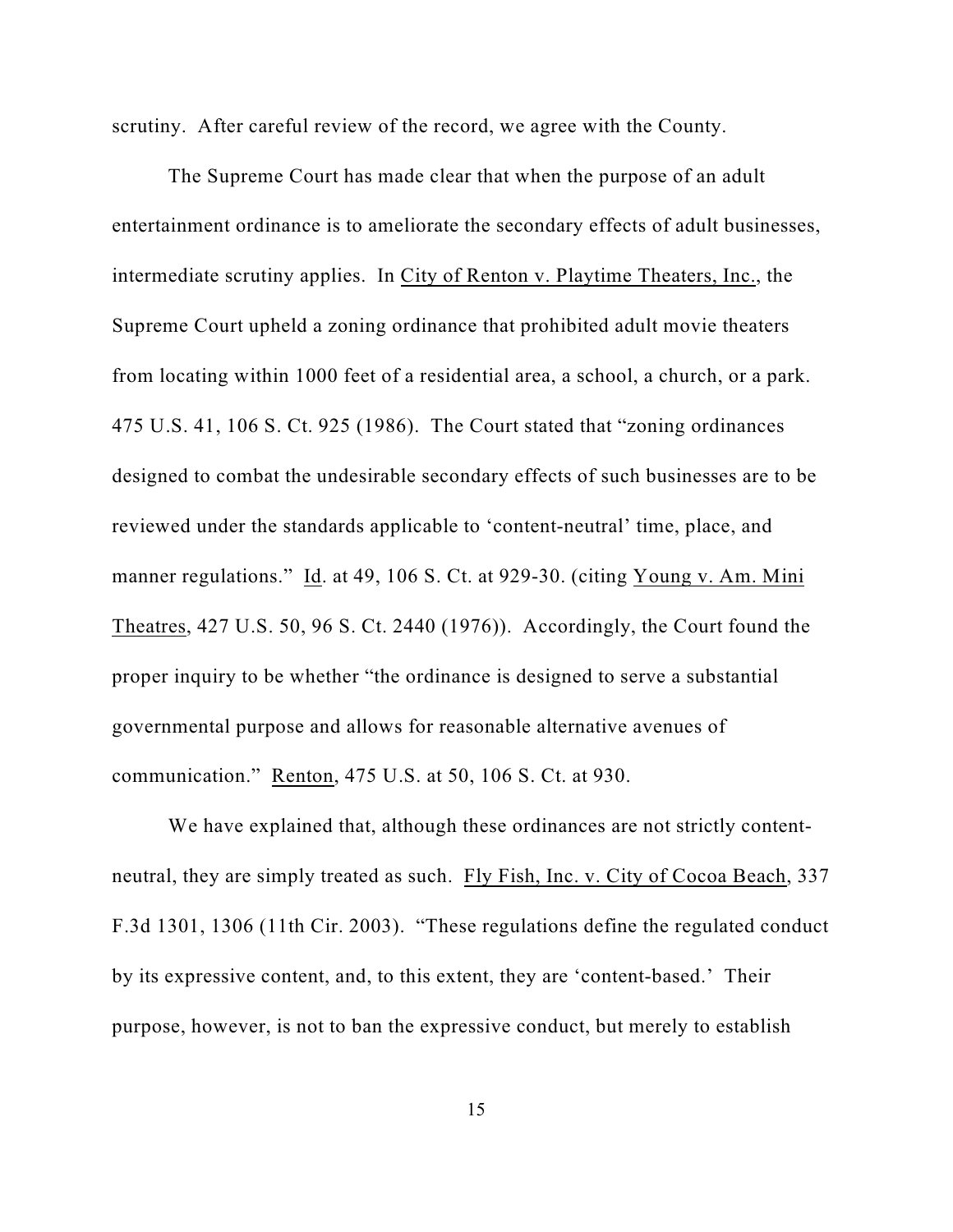restrictions on the time, place and manner of its presentation. Although contentbased, such a regulation will be treated as if it were content-neutral if it serves a substantial government purpose that is unrelated to the suppression of the expressive conduct." Id. (citations omitted). This acknowledgment derives from Justice Kennedy's controlling concurrence in City of Los Angeles v. Alameda Books, Inc., in which he insisted that the characterization of secondary-effects ordinances as content neutral in Renton was a "fiction." 535 U.S. 425, 448, 122 S. Ct. 1728, 1741 (2002) (Kennedy, J., concurring).

The Supreme Court in Renton conducted its analysis in three steps. First, it noted that the ordinance did not ban adult theaters altogether, and thus was properly analyzed as a time, place, and manner regulation. Id. at 46, 106 S. Ct. at 928. Second, it considered whether the regulation was content-based (in which case it was subject to strict scrutiny and presumptively unconstitutional) or content-neutral (in which case it was subject to intermediate scrutiny and thus permissible so long as it was "designed to serve a substantial governmental interest and [did] not unreasonably limit alternative avenues of communication"). Id. at 47, 106 S. Ct. at 928. Finding the ordinance to be content-neutral, the Court then went on to the third step, analyzing whether the ordinance served a substantial governmental interest and left open sufficient alternative channels of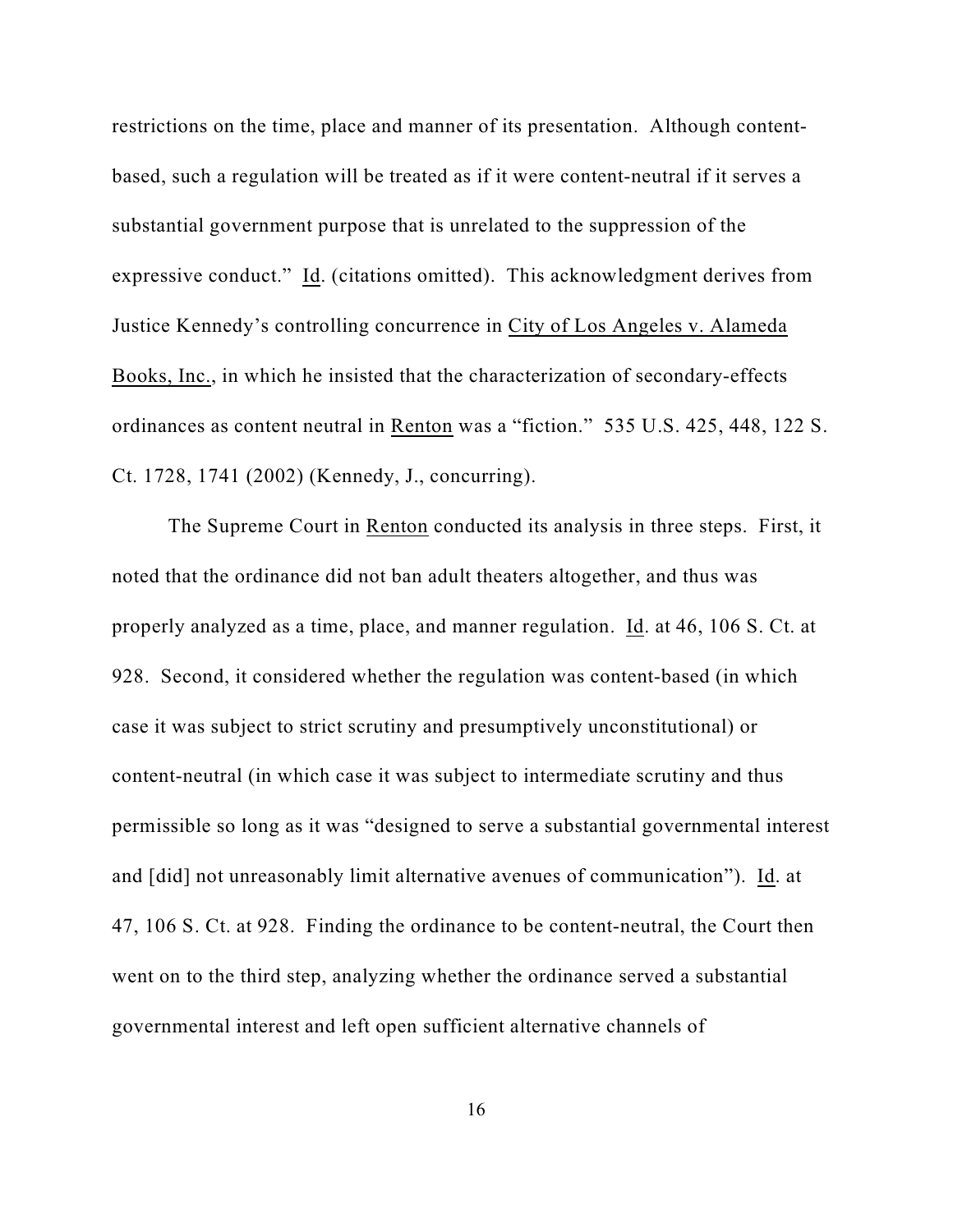communication. Id. at 49, 106 S. Ct. at 930; see also Peek-A-Boo Lounge of Bradenton, Inc. v. Manatee County, 337 F.3d 1251, 1264 (2003).

The only issue for us to address here is the second step of the Renton inquiry – whether the 2001 Ordinance is properly treated as content-neutral, in that its purpose is to combat the negative secondary effects of adult businesses, and subject to intermediate scrutiny. If so, the 2001 Ordinance can be deemed to satisfy the whole Renton inquiry, because Zibtluda argues only that intermediate scrutiny is the wrong standard, not that the 2001 Ordinance cannot survive intermediate scrutiny. Zibtluda does not argue that the 2001 Ordinance fails to leave open adequate alternative channels of communication (that is, a sufficient number of sites where adult businesses can locate). And Zibtluda could hardly argue, if the 2001 Ordinance is found to be aimed at secondary effects, that the 2001 Ordinance does not serve a substantial governmental purpose, because it is well established that "[c]ombating the harmful secondary effects of adult businesses, such as increased crime and neighborhood blight, is a substantial government interest." Lady J. Lingerie, Inc. v. City of Jacksonville, 176 F.3d 1358, 1361 (11th Cir. 1999).

In determining whether the 2001 Ordinance is properly treated as contentneutral, the key question is whether the county has demonstrated that the purpose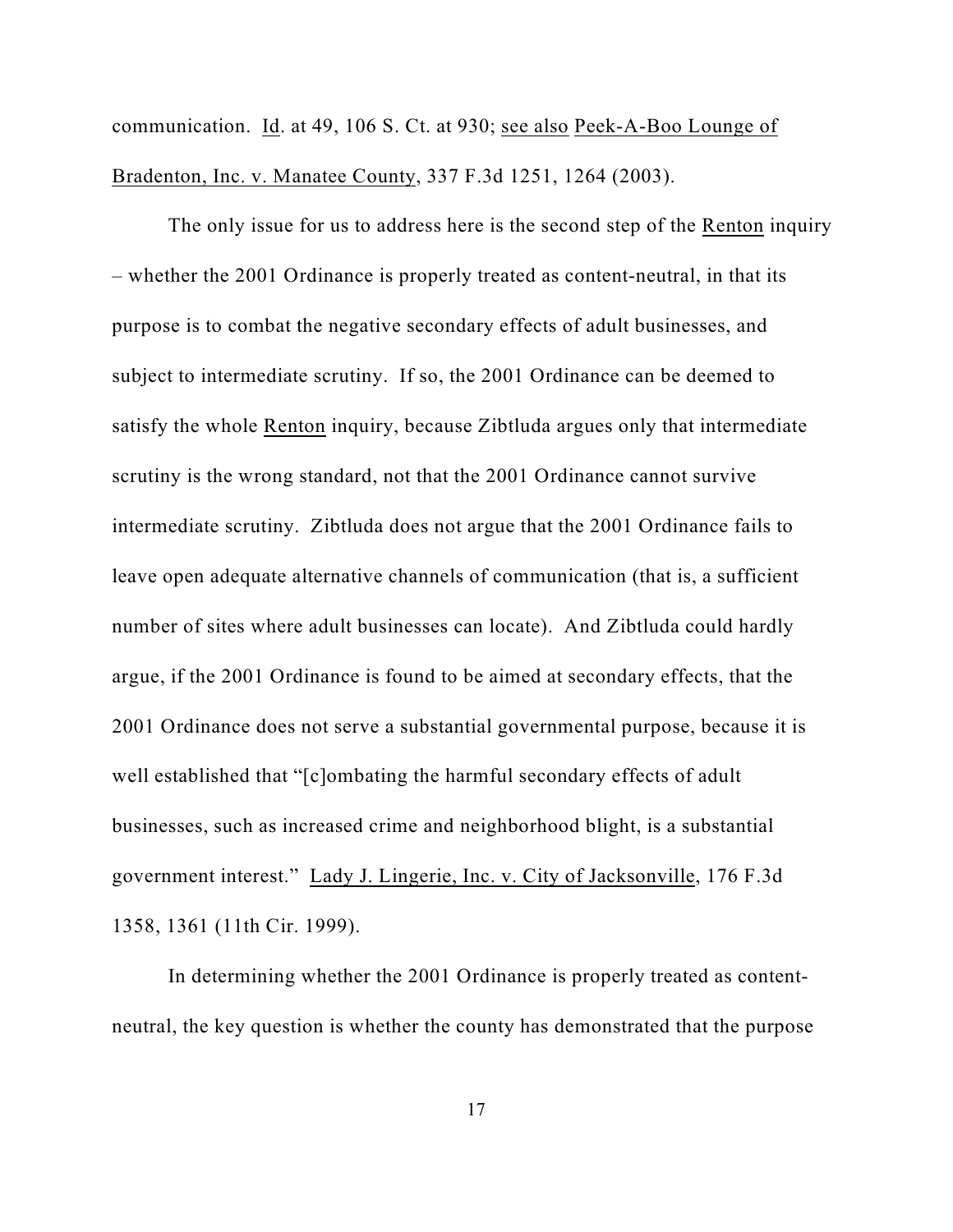of the 2001 Ordinance is to combat negative secondary effects of adult businesses. As we have explained, "[t]he secondary effects doctrine conceived by the Supreme Court is used to determine whether a statute is content-based, by looking for a legislative purpose independent of the legislature's hostility to the underlying message." Ranch House, 238 F.3d at 1280 (emphasis omitted). The evidentiary threshold the county faces in establishing this purpose is not high. The Court in Renton found content neutrality sufficiently demonstrated by the fact that the "predominate concerns" of the city council implementing the ordinance were with the secondary effects of adult movie theaters. Renton, 475 U.S. at 47-48, 106 S. Ct. at 929. In concluding that secondary effects were the predominate concerns, the Court looked no further than the ordinance itself, which recited as its purpose the protection and preservation of the quality of life in the city. See id. at 48, 106 S. Ct. at 929.

In the next part of its analysis – determining whether the ordinance served a substantial government purpose – the Renton Court elaborated further on the secondary effects rationale, but the Court did not establish any more exacting requirement. The Court specifically rejected the insistence of the court of appeals that the city rely on studies specifically relating to the problems of Renton, because that would be "an unnecessarily rigid burden of proof." Id. at 50, 106 S. Ct. at 930.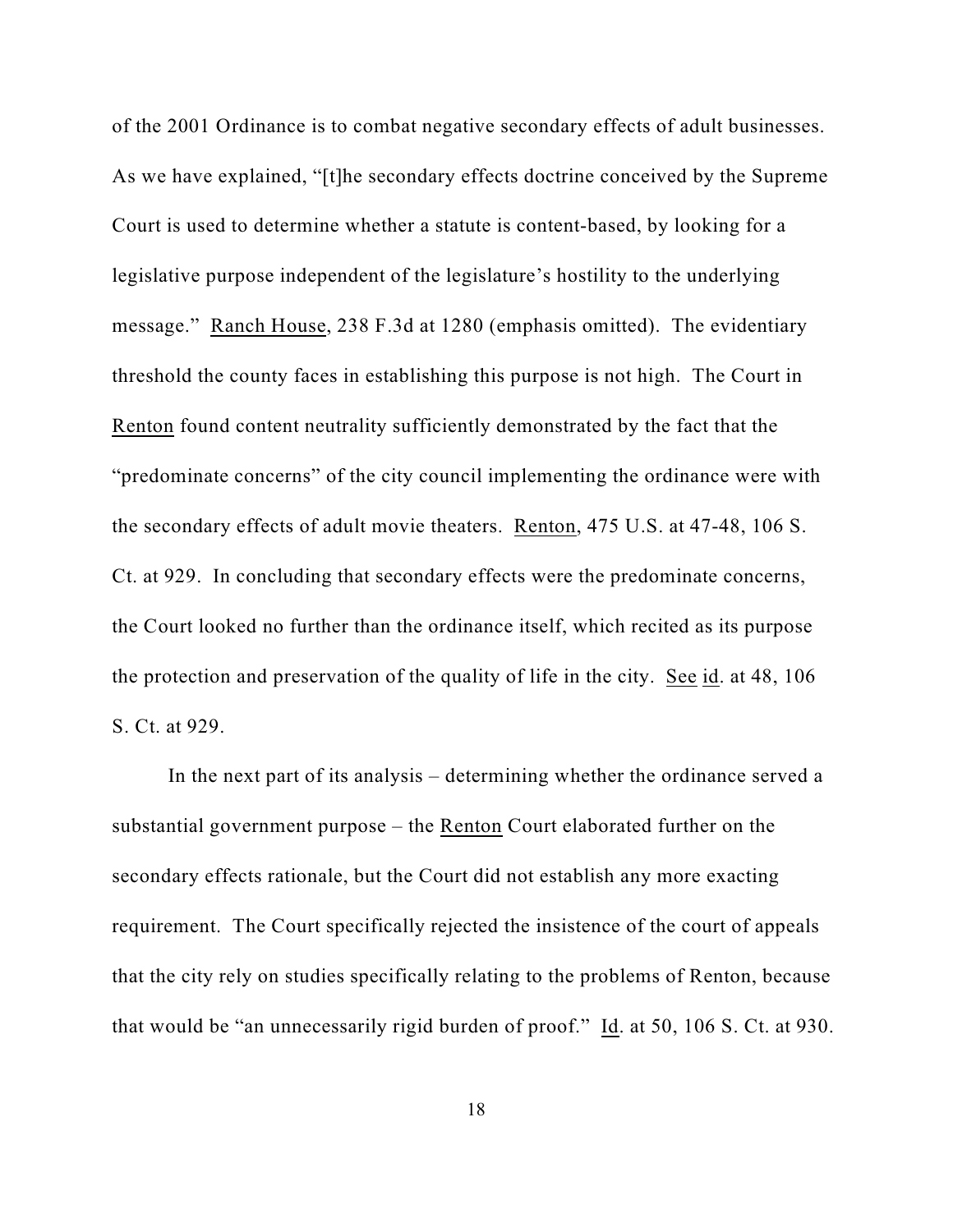The Renton Court reasoned that the city could rely on the experiences of other cities: "The First Amendment does not require a city, before enacting such an ordinance, to conduct new studies or produce evidence independent of that already generated by other cities, so long as whatever evidence the city relies upon is reasonably believed to be relevant to the problem that the city addresses." Id. at 51-52, 106 S. Ct. at 931 (emphasis added).

We have echoed Renton and explained that "[t]he government need only have a 'reasonable basis' . . . for believing that its policy will indeed further a legitimate interest." Artistic Entertainment, Inc. v. City of Warner Robins, 223 F.3d 1306, 1309 (2000). This basis can consist of "the experience of other cities, studies done in other cities, caselaw reciting findings on the issue, as well as [the officials'] own wisdom and common sense." Id. (alteration in original) (citation and internal quotation marks omitted). We have expressed this modest standard in these terms: "We do not conceive of this burden as a rigorous one. Nevertheless, [the enacting body] must cite to some meaningful indication  $-$  in the language of the code or in the record of legislative proceedings – that the legislature's purpose in enacting the challenged statute was a concern over secondary effects rather than merely opposition to proscribed expression." Ranch House, 238 F.3d at 1283.

The 2001 Ordinance, on its face, meets this burden. The first section of the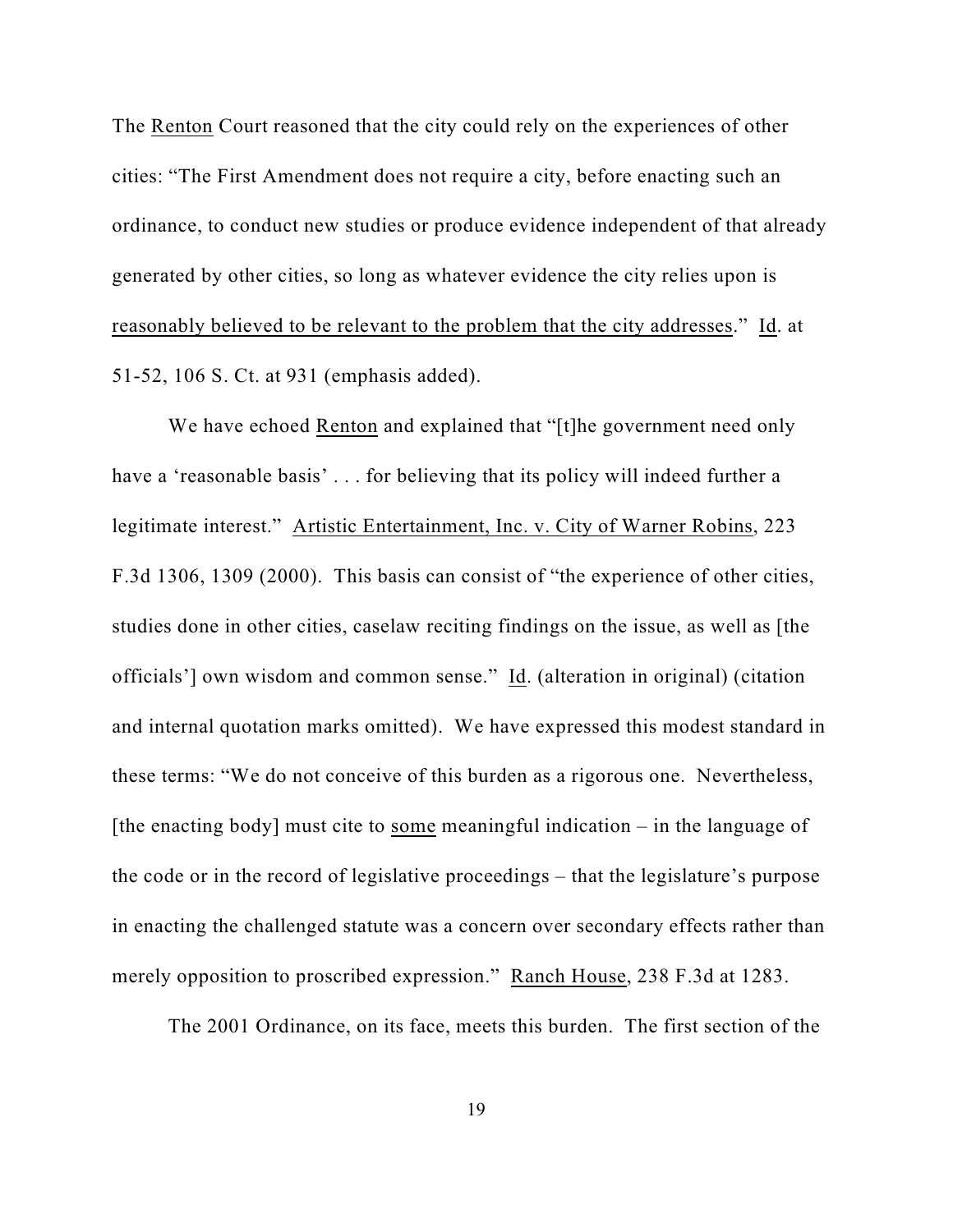2001 Ordinance states that its purpose is to combat the well-documented secondary

effects of adult entertainment businesses:

Based on the experiences of other counties and municipalities, including, but not limited to, Austin, Texas and Garden Grove, California, which experiences are found to be relevant to the problems faced by Gwinnett County, Georgia; and based on the documentary evidence and oral testimony presented by a law enforcement professional and an expert in economic development, both of whom are familiar with conditions resulting in other localities, at the board of commissioners' hearing on July 17, 2001; and based on the evidence and testimony of persons who have appeared before members of the county board of commissioners on other occasions including the public hearing conducted on May 26, 1998 and on documentary evidence submitted to the board of commissioners, the county board of commissioners takes note of the well-known and self-evident conditions and secondary effects attendant to the commercial exploitation of human sexuality, which do not vary greatly among the various communities within our country.

2001 Ordinance § 86-70. The board of commissioners expressly found that nudity in adult establishments "begets criminal behavior and tends to create undesirable community conditions"; "establishments offering cinematographic or videographic adult entertainment have the same deleterious effects on the community"; adult entertainment contributes to criminal behavior, including "disorderly conduct, prostitution, public solicitation, public indecency, drug use and drug trafficking"; adult establishments, including adult bookstores, video stores, and theaters, contribute to "undesirable community conditions," including "depression of property values and acceleration of community blight in the surrounding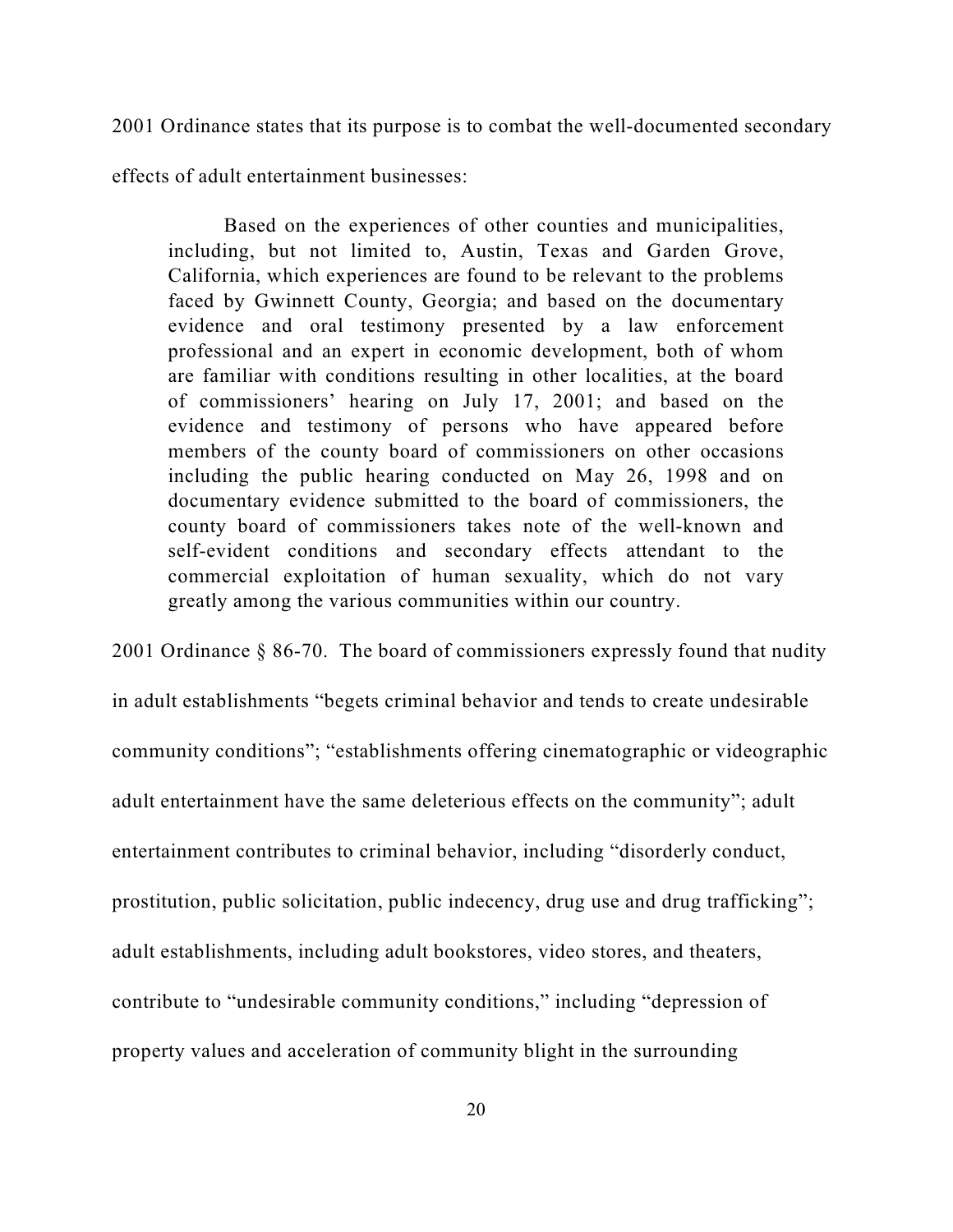neighborhood, increased allocation of and expenditure for law enforcement personnel to preserve law and order, and increased burden on the judicial system as a consequence of the criminal behavior hereinabove described." Id. Accordingly, the board of commissioners found that it was "in the best interests of the health, welfare, safety and morals of the community and the preservation of its businesses [and] neighborhoods ... to prevent or reduce the adverse impacts of adult entertainment establishments," through licensing and regulation. Id.

These findings are facially sufficient to meet the low evidentiary burden local governments face when enacting ordinances to ameliorate secondary effects of adult businesses, but individuals challenging such ordinances must be afforded the opportunity to "cast direct doubt on this rationale, either by demonstrating that the municipality's evidence does not support its rationale, or by furnishing evidence that disputes the municipality's factual findings." Peek-A-Boo Lounge, 337 F.3d at 1265 (quoting Alameda Books, 535 U.S. at 438-39, 122 S. Ct. at 1736 (plurality opinion of O'Connor, J.)). Zibtluda does not in any way dispute the soundness of the secondary effects rationale of the County. It neither questions the accuracy of the studies and testimony on which the County purports to rely, nor presents any evidence contradicting those findings. Instead, Zibtluda argues that ameliorating secondary effects was not true motive of the County in enacting the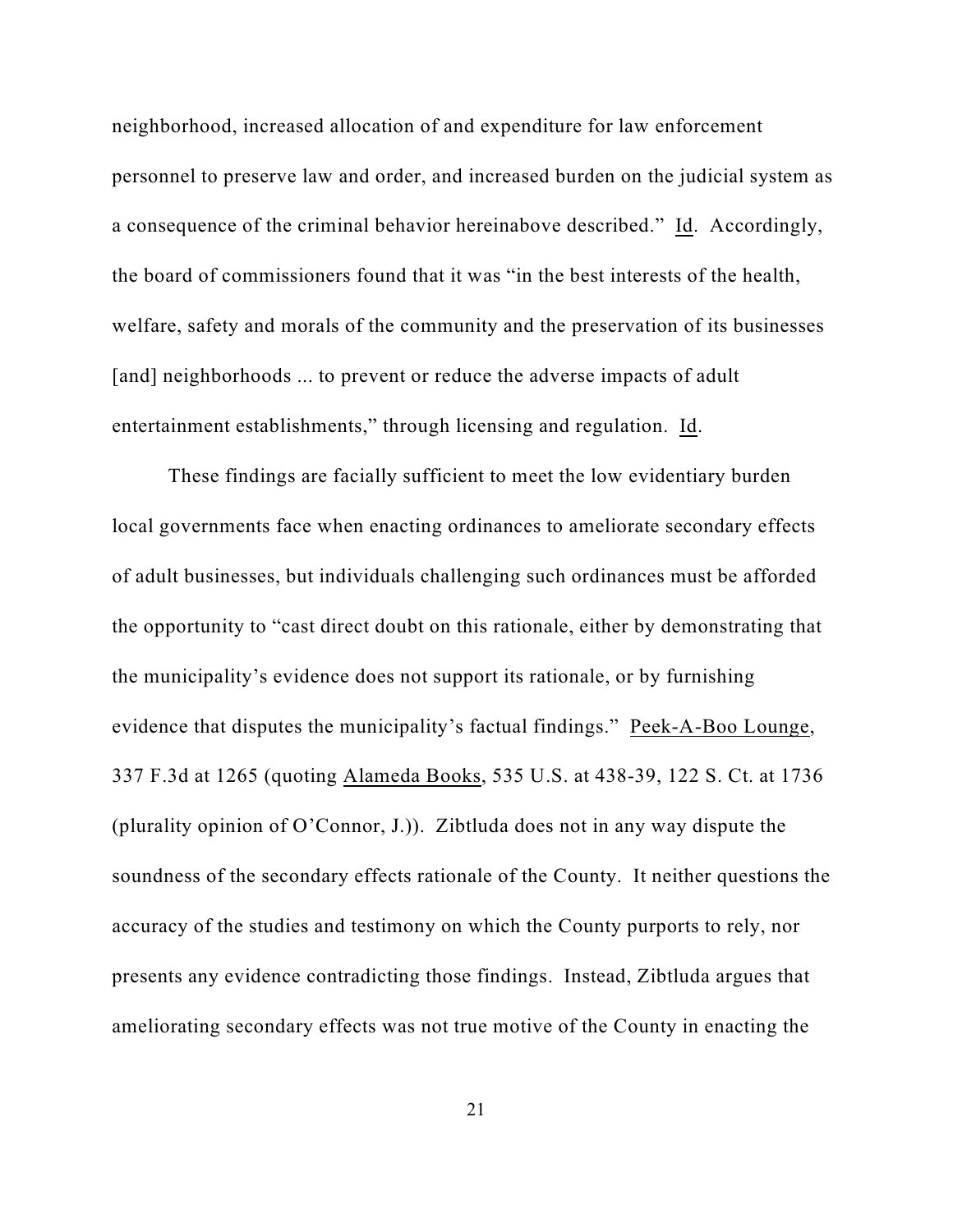2001 Ordinance, and the County instead was motivated by a desire to suppress the protected speech that is attendant to adult entertainment.

Zibtluda asserts that three circumstances prove that the County had an ulterior motive. First, Zibtluda notes that the county enacted the 2001 Ordinance within 24 hours of "learning of Zibtluda's intention to open additional bookstores." Zibtluda does not elaborate on this circumstance, but presumably it refers to when John Cornetta obtained one license to operate an adult bookstore on July 16, 2002, and told County licensing officials that he would be back the following day with more applications. Zibtluda suggests that the County rushed its adoption of the 2001 Ordinance to avoid granting these additional licenses.

The second circumstance that Zibtluda cites is that "[t]he County enforced the zoning and licensing provisions of the May 26, 1998 Ordinance against Zibtluda on the morning of July 17, 2001," when it applied for additional adult business licenses, even though a district court had enjoined enforcement of the zoning provisions of that ordinance on July 13, 2001. Again, Zibtluda offers little elaboration. Although Zibtluda does not say as much, presumably it is suggesting that the County improperly applied the invalidated ordinance to stall Zibtulda's efforts to obtain additional licenses until a new ordinance was in effect.

Zibtluda's third argument is that the county "intentionally ignored Georgia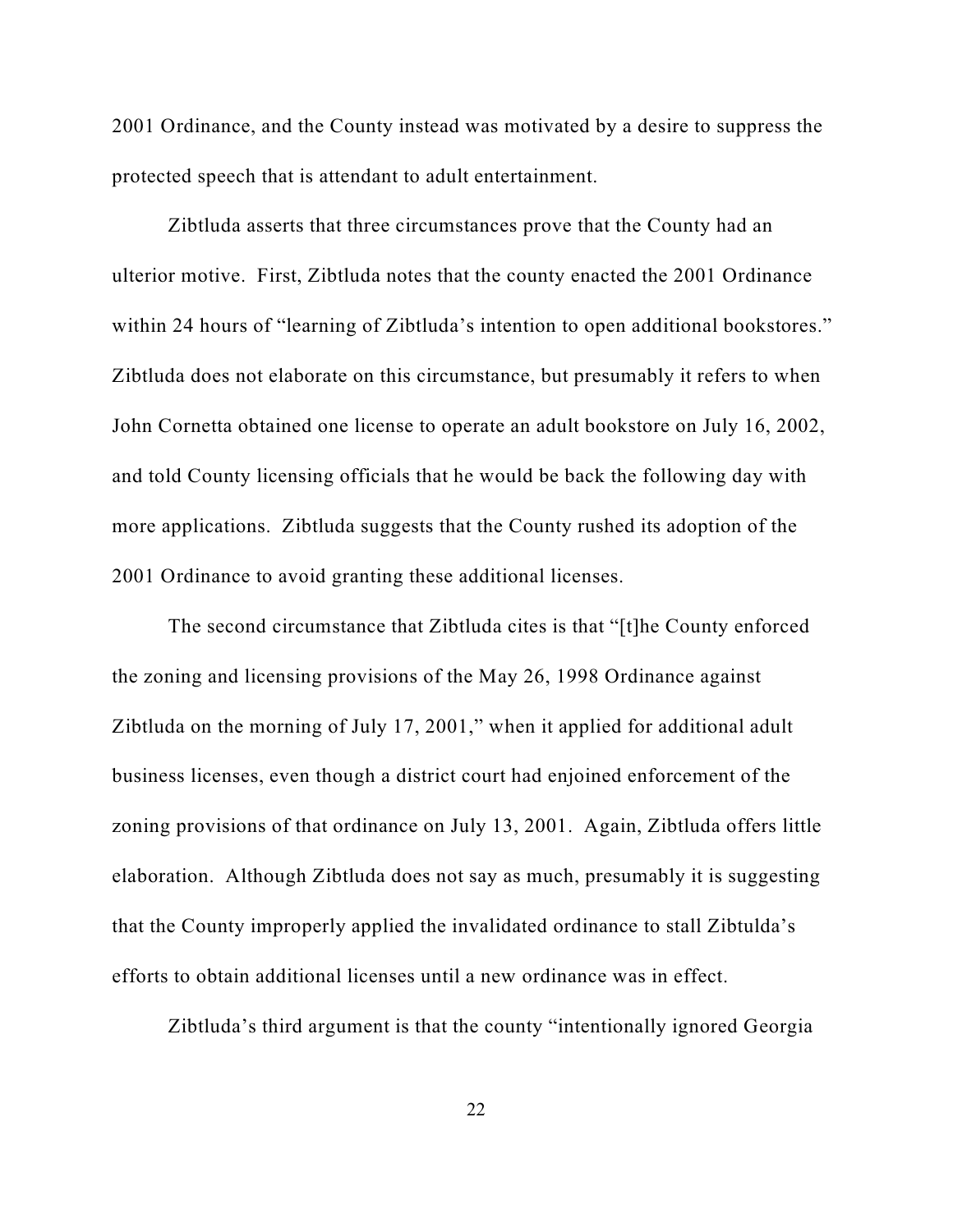Zoning Procedures Law" (GZPL), which specifies procedures municipalities must follow when enacting "zoning ordinances." It is undisputed that the County did not follow the GZPL in enacting the July 17, 2001 Ordinance. Notably, Zibtluda does not afford any independent significance to the failure of the County to follow the GZPL – that is, Zibtluda does not argue that this failure alone invalidates the 2001 Ordinance. Zibtluda only suggests that abandoning the GZPL was a way to help the County speed along passage of the new 2001 Ordinance.

It is beyond dispute that targeting the speech itself is impermissible. "[A] city may not regulate the secondary effects of speech by suppressing the speech itself." Alameda Books, 535 U.S. at 445, 122 S. Ct. at 1739 (Kennedy, J., concurring). "The purpose and effect of a zoning ordinance must be to reduce secondary effects and not to reduce speech." Fly Fish, 337 F.3d at 1310. The argument of Zibtluda that the County targeted speech fails, however.

There are two problems with the arguments of Zibtluda. First, Zibtluda does not even attempt to establish that any regulations contained in the 2001 Ordinance suppress or reduce speech. Zibtluda has not endeavored to prove, for example, that any adult businesses have been or will be forced to close or to scale back their operations as a result of the 2001 Ordinance. Zibtluda has neither clarified why it was denied two of the four additional licenses for which it applied, nor has it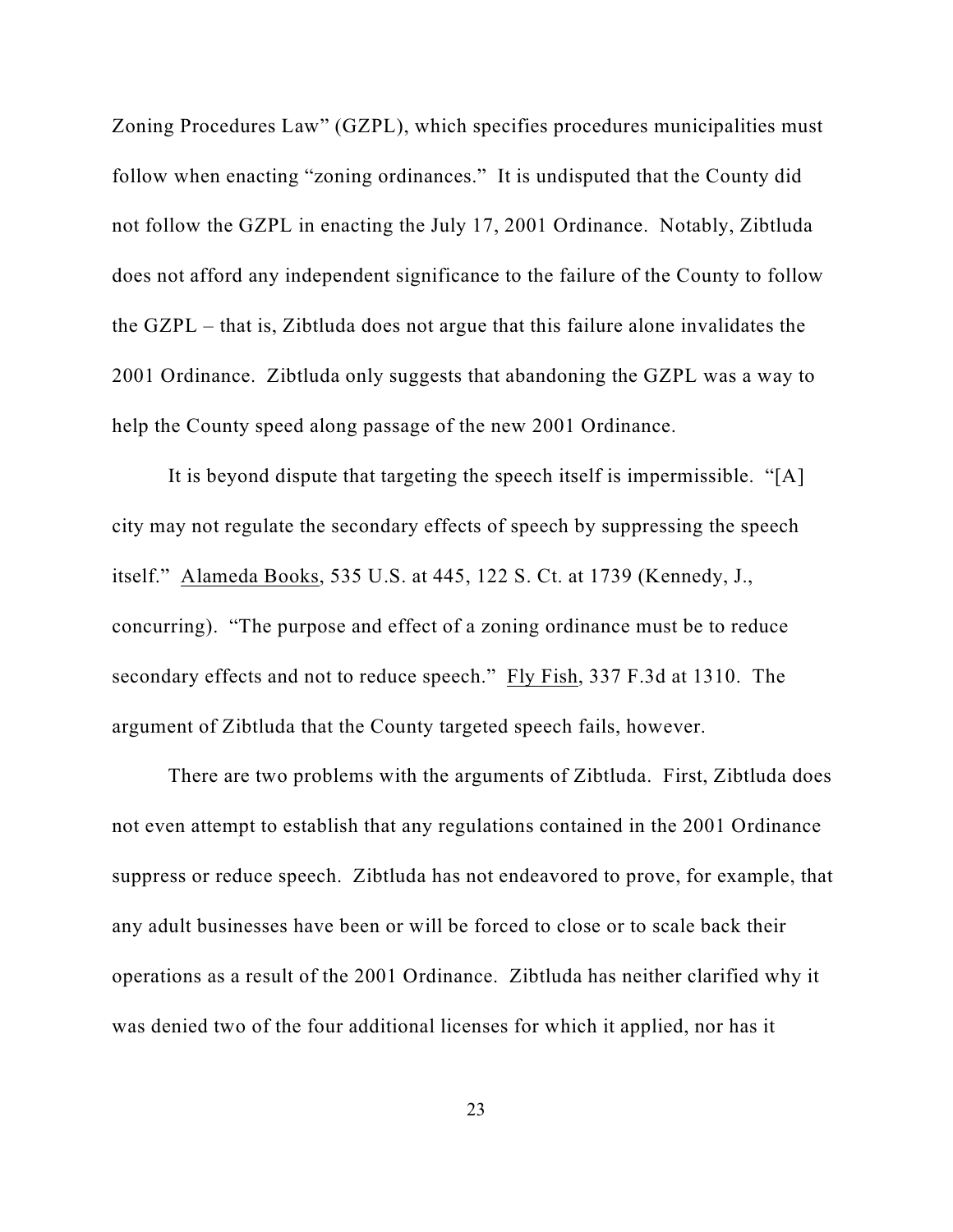established that the reason was some speech-suppressing element in the new 2001 Ordinance. The record does not show that the County attempted to "regulate the secondary effects of speech by suppressing the speech itself."

Second, Zibtluda's proffered evidence of improper motive is entirely circumstantial, inferential, and remote. As noted above, the Supreme Court has provided that aggrieved parties may challenge the secondary effects rationale "either by demonstrating that the municipality's evidence does not support its rationale, or by furnishing evidence that disputes the municipality's factual findings." Peek-A-Boo Lounge, 337 F.3d at 1265 (quoting Alameda Books, 535 U.S. at 438-39 (plurality opinion of O'Connor, J.)). Zibtluda has not established improper motive through this kind of circumstantial evidence.

The Supreme Court in Renton declined to afford any significance to the fact that the city might have some other "motivating factor" beyond the "predominate concerns" of alleviating secondary effects. The Renton Court observed that this view had already been rejected in United States v. O'Brien, which stated that "[i]t is a familiar principle of constitutional law that this Court will not strike down an otherwise constitutional statute on the basis of an alleged illicit legislative motive." Renton, 475 U.S. at 47-48, 106 S. Ct. at 929 (quoting O'Brien, 391 U.S. 367, 383, 88 S. Ct. 1673, 1682 (1968)). We have explained that "[i]n determining whether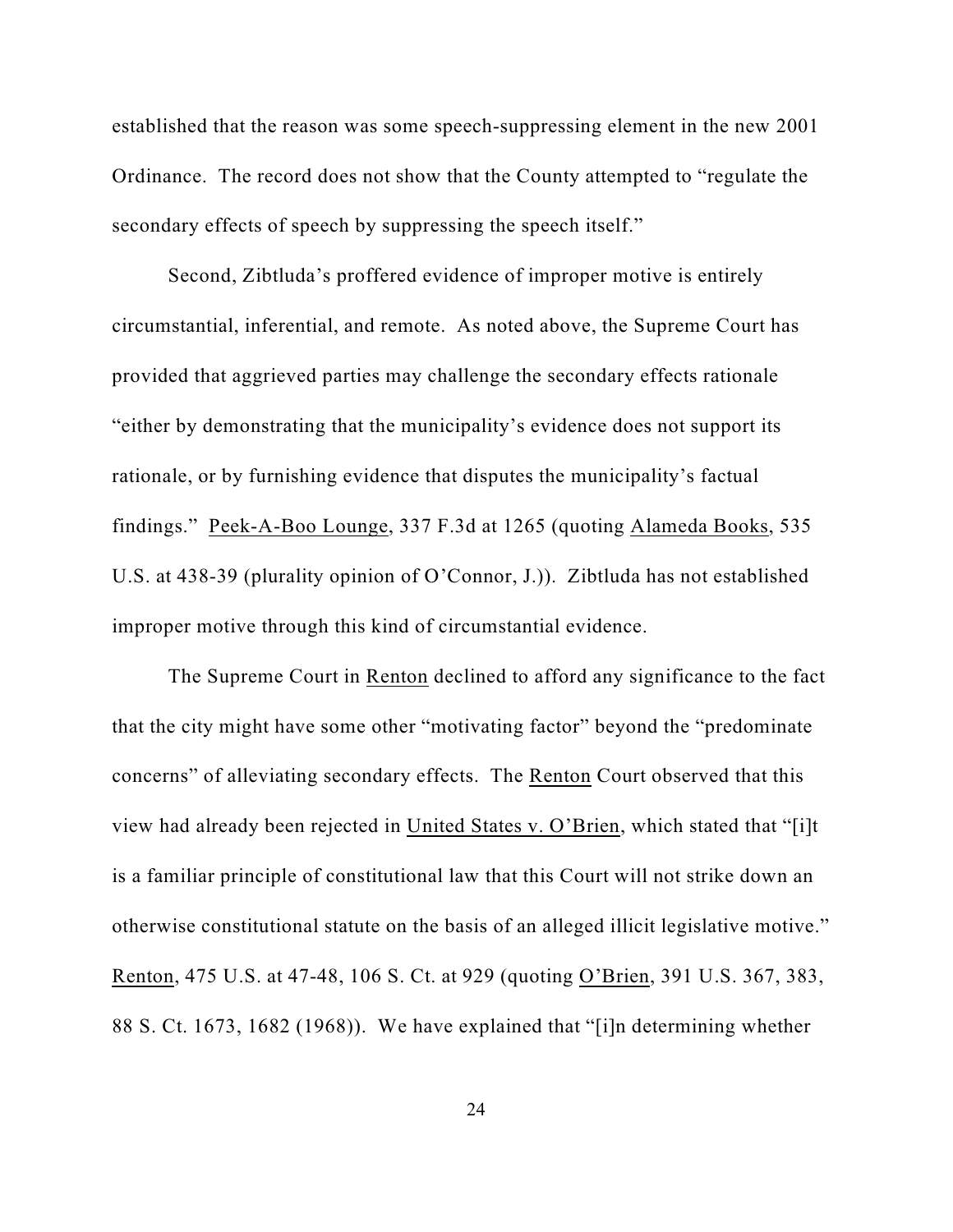the purpose of a law is to suppress protected speech, a court may examine a wide variety of [objective] materials, including the text of the statute, any preamble or express legislative findings associated with it, legislative history, and studies and information of which legislators were clearly aware." Ranch House, 238 F.3d at 1280 (citing Colacurico v. City of Kent, 163 F.3d 545, 552 (9th Cir. 1998)). We have observed that "[c]ourts are hesitant to inquire into legislators' motives, however, and we will 'not strike down an otherwise constitutional statute on the basis of an alleged legislative illicit motive.'" Artistic Entertainment, 223 F.3d at 1309 (quoting O'Brien, 391 U.S. at 383, 88 S. Ct. at 1682 and rejecting an attempt to cast doubt on whether a nudity ordinance was really motivated by secondary effects). Because Zibtluda established no basis for concluding that the 2001 Ordinance was motivated by any purpose other than to ameliorate the secondary effects of adult businesses, the district court properly reviewed the 2001 Ordinance under intermediate scrutiny.

#### **IV. CONCLUSION**

Because the 2001 Ordinance affords an aggrieved applicant for a license to operate an adult entertainment business an assurance of a prompt judicial decision and the County adopted the 2001 Ordinance to combat the secondary effects of adult businesses, this facial challenge to the 2001 Ordinance fails. The district